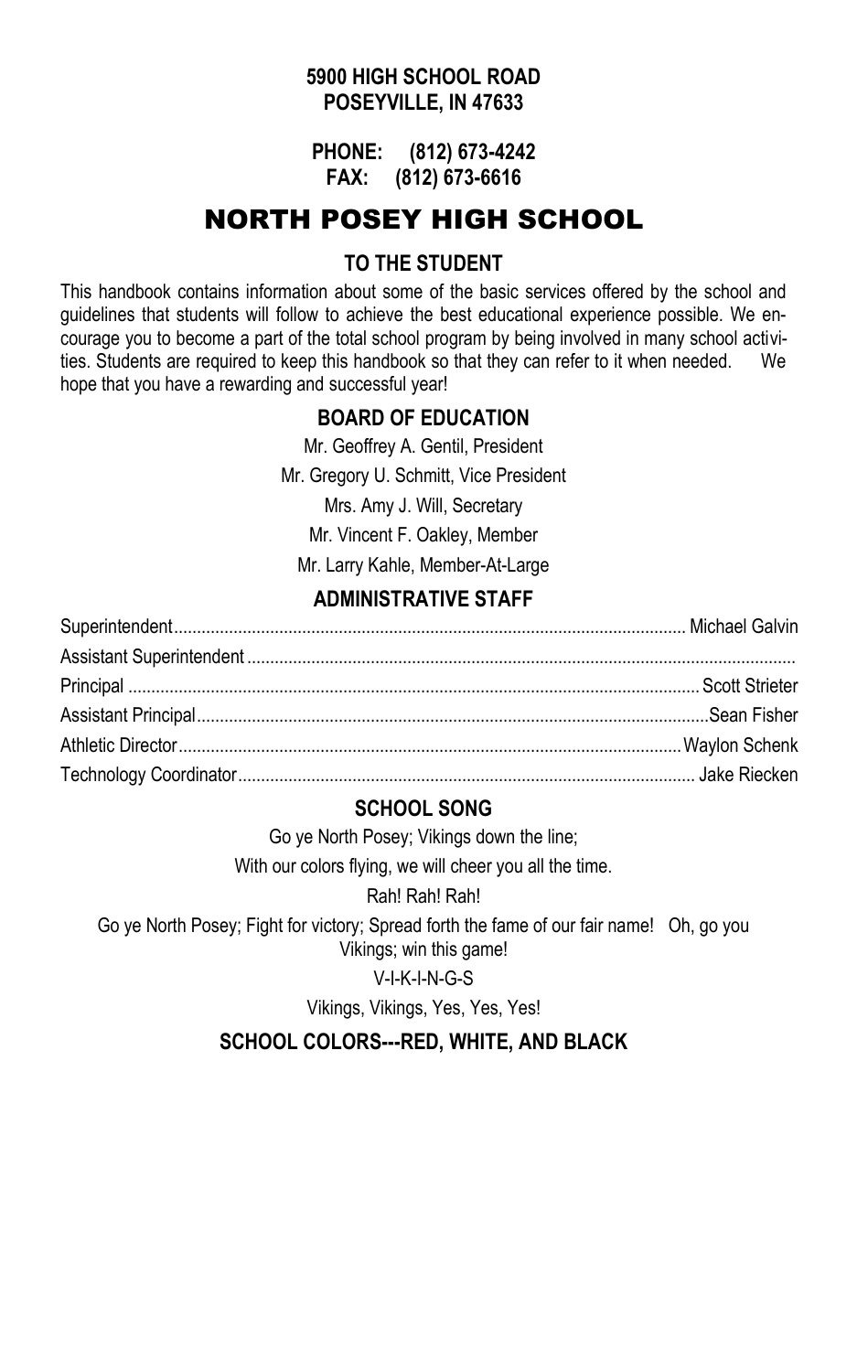## BELL SCHEDULES FOR 2020-2021

| <b>PER</b>      |                | Regular        | <b>PER</b>                             | 2 Hour Delay |           | <b>PER</b>      | Early Dismis-<br>sal |           | <b>PER</b>      | Assembly<br>Schedule |       |       |           |             |                |                |
|-----------------|----------------|----------------|----------------------------------------|--------------|-----------|-----------------|----------------------|-----------|-----------------|----------------------|-------|-------|-----------|-------------|----------------|----------------|
| 0               | 7:30           | 8:20           | $\pmb{0}$                              | 9:25         | 9:55      | $\mathbf 0$     | 7:25                 | 7:55      | 0               | 7:30                 | 8:20  |       |           |             |                |                |
| Flex            | 8:00           | 8:25           | <b>NO</b>                              | Flex         | Period    | 1st             | 8:00                 | 8:35      | Flex            | 8:00                 | 8:25  |       |           |             |                |                |
| 1st             | 8:25           | 9:17           | 1st                                    | 10:0<br>0    | 10:30     | 2nd             | 8:40                 | 9:10      | 1st             | 8:25                 | 9:17  |       |           |             |                |                |
| 2 <sub>nd</sub> | 9:22           | 10:09          | 2nd                                    | 10:3<br>5    | 11:01     | 3rd             | 9:15                 | 9:45      | 2 <sub>nd</sub> | 9:22                 | 10:09 |       |           |             |                |                |
| 3rd             | 10:14          | 11:01          | 4A<br>Lunch<br>4B                      | 11:0<br>6    | 11:53     | 5th             | 9:50                 | 10:2<br>0 | 3rd             | 10:14                | 11:01 |       |           |             |                |                |
| 4A<br>Lunch     | 11:06<br>11:53 | 11:53<br>12:23 |                                        |              | 11:5<br>3 |                 |                      |           |                 | 12:23                | 6th   | 10:25 | 11:0<br>1 | 4A<br>Lunch | 11:06<br>11:53 | 11:53<br>12:23 |
|                 |                |                |                                        | 11:3<br>6    | 12:23     |                 |                      |           |                 |                      |       |       |           |             |                |                |
| 4 <sub>B</sub>  | 11:36<br>12:23 |                | 11:0<br>Lunch<br>1<br>12:2<br>3rd<br>8 |              | 11:31     | 4A<br>Lunc      | 11:06                | 11:5<br>3 | 4 <sub>B</sub>  | 11:36                | 12:23 |       |           |             |                |                |
| Lunch           | 11:01          | 11:31          |                                        |              | 1:02      | h               | 11:53                | 12:2<br>3 | Lunch           | 11:01                | 11:31 |       |           |             |                |                |
| 5th             | 12:28          | 1:15           | 5th                                    | 1:07         | 1:41      | 4B<br>Lunc<br>h | 11:36                | 12:2<br>3 | 5th             | 12:28                | 1:07  |       |           |             |                |                |
| 6th             | 1:20           | 2:07           | 6th                                    | 1:46         | 2:20      |                 |                      | 11:01     | 11:3<br>1       | 6th                  | 1:12  | 1:51  |           |             |                |                |
| 7th             | 2:12           | 3:00           | 7th                                    | 2:25         | 3:00      | 7th             | 12:28                | 1:00      | 7th             | 1:56                 | 2:35  |       |           |             |                |                |
|                 |                |                |                                        |              |           |                 |                      |           | Activ-<br>ity   | 2:35                 | 3:00  |       |           |             |                |                |

## INTRODUCTION

**Welcome to North Posey High School,** the "Home of the Vikings," where spirit, pride, and tradition are the bywords of a school in which the entire community takes pride. Your success and the success of our academic and extra-curricular programs depend upon your active participation.

This student handbook has been prepared to acquaint you with your school. Please read over the rules and policies. Share them with your parents, too! Each has been given careful thought and the faculty, staff, and students feel these rules and policies are essential for the welfare of all concerned. In addition to social dates, the calendar section should be used for homework assignments, due dates, and recording progress for parent review.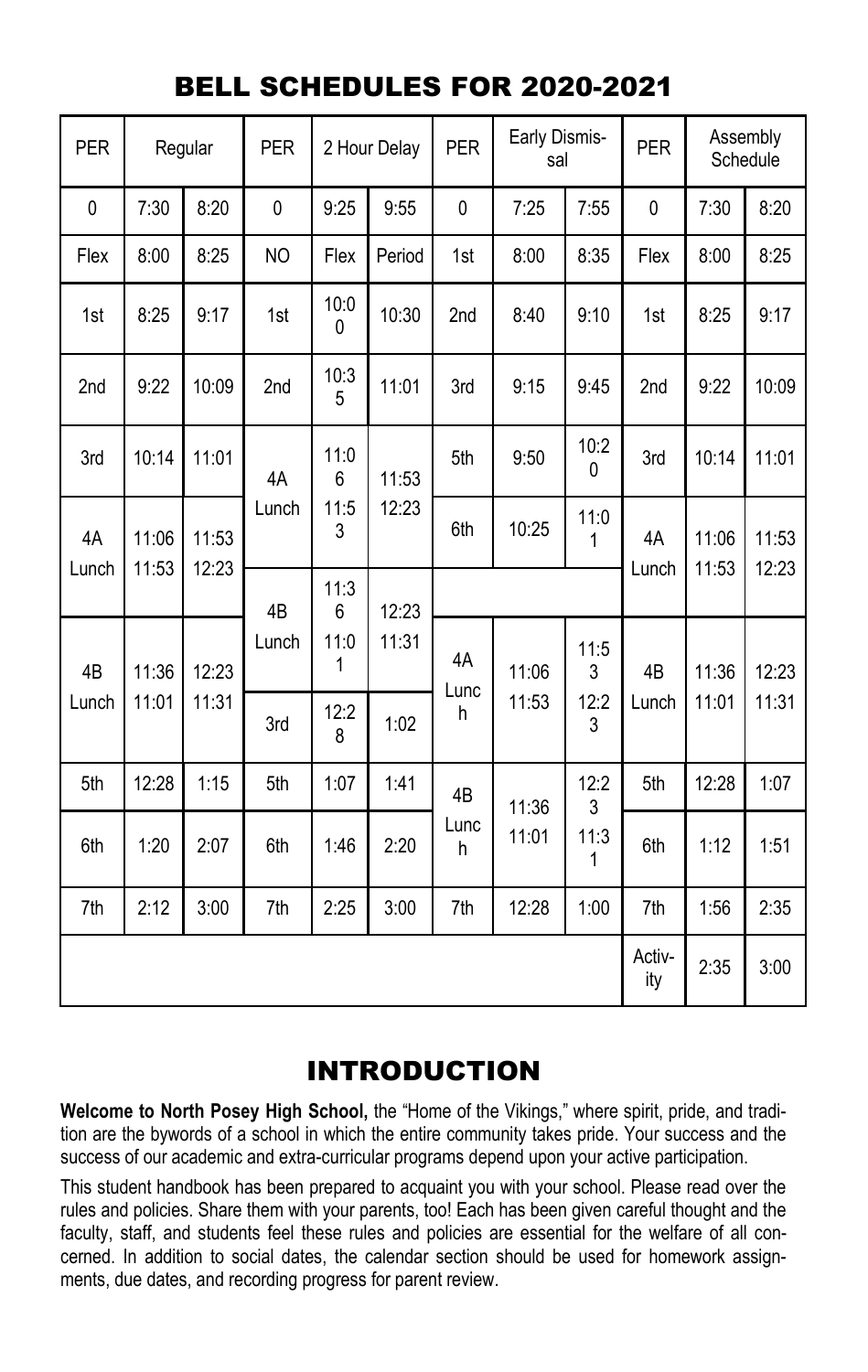## **PHILOSOPHY**

An educated citizenry is essential to a democratic society. To ensure that North Posey High School students can assume their roles in that society, our school is committed to meeting our students' educational, emotional, and psychological needs.

The school's primary function is to address the educational needs of its students; the school and community together must encourage scholastic achievement, promote responsible behavior, foster self-respect and respect for others, and champion the concepts and values of our pluralistic society. Likewise, the students themselves must accept responsibility for their own development, and with appropriate encouragement, exert the effort necessary for success.

#### **MISSION STATEMENT**

We, the staff of North Posey High School, accept the responsibility of providing to our students the educational background and basic skills necessary to achieve their potential. Our intent is to foster in each student positive emotional development, effective social interaction, and responsible citizenship, as well as a desire to learn and to succeed. We encourage the participation of students, parents, and school personnel in a cooperative effort to provide a productive learning environment.

## **FAMILY EDUCATIONAL RIGHTS AND PRIVACY ACT**

The Family Educational Rights and Privacy Act (**FERPA**) affords parents and students over 18 years of age ("eligible students") certain rights with respect to the student's education records. They are as follows:

(1) The right to inspect and review the student's education record within 45 days of the day the school corporation receives a request for access.

Parents or eligible students should submit to the school principal (or appropriate school official) a written request that identifies the record(s) they wish to inspect. The principal will make arrangements for access and notify the parent or eligible student of the time and place where the records may be inspected.

(2) The right to request the amendment of the student's educational records that the parent or eligible student believes are inaccurate or misleading.

Parents or eligible students may ask the M.S.D. of North Posey County to amend a record that they believe is inaccurate or misleading. They should write the school principal, clearly identify the part of the record they want changed, and specify why it is inaccurate or misleading.

If the school corporation decides not to amend the record as requested by the parent or eligible student, the school corporation will notify the parent or eligible student of the decision and the right to a hearing regarding the request for amendment. Additional information regarding the hearing procedures will be provided to the parent or eligible student when notified of the right to a hearing.

(3) The right to consent to disclosures of personally identifiable information contained in the student's education records, except to the extent that FERPA authorizes disclosure without consent.

One exception that permits disclosure without consent is disclosure to school officials with legitimate educational interest. A school official is a person employed by the school corporation as an administrator, supervisor, or support staff member (including health or medical staff and law enforcement unit personnel); a person serving on the school board; a person or company with whom the school corporation has contracted to perform a special task (such as attorney, auditor, medical consultant, or therapist); or a parent or student serving on an official committee, such as a disciplinary or grievance committee, or assisting another school official in performing his or her tasks.

A school official has a legitimate educational interest if the official needs to review an education record in order to fulfill his or her professional responsibility.

(4) The right to file a complaint with the U.S. Department of Education concerning alleged failures by the school corporation to comply with the requirements of FERPA. The name and address of the office that administers FERPA is as follows: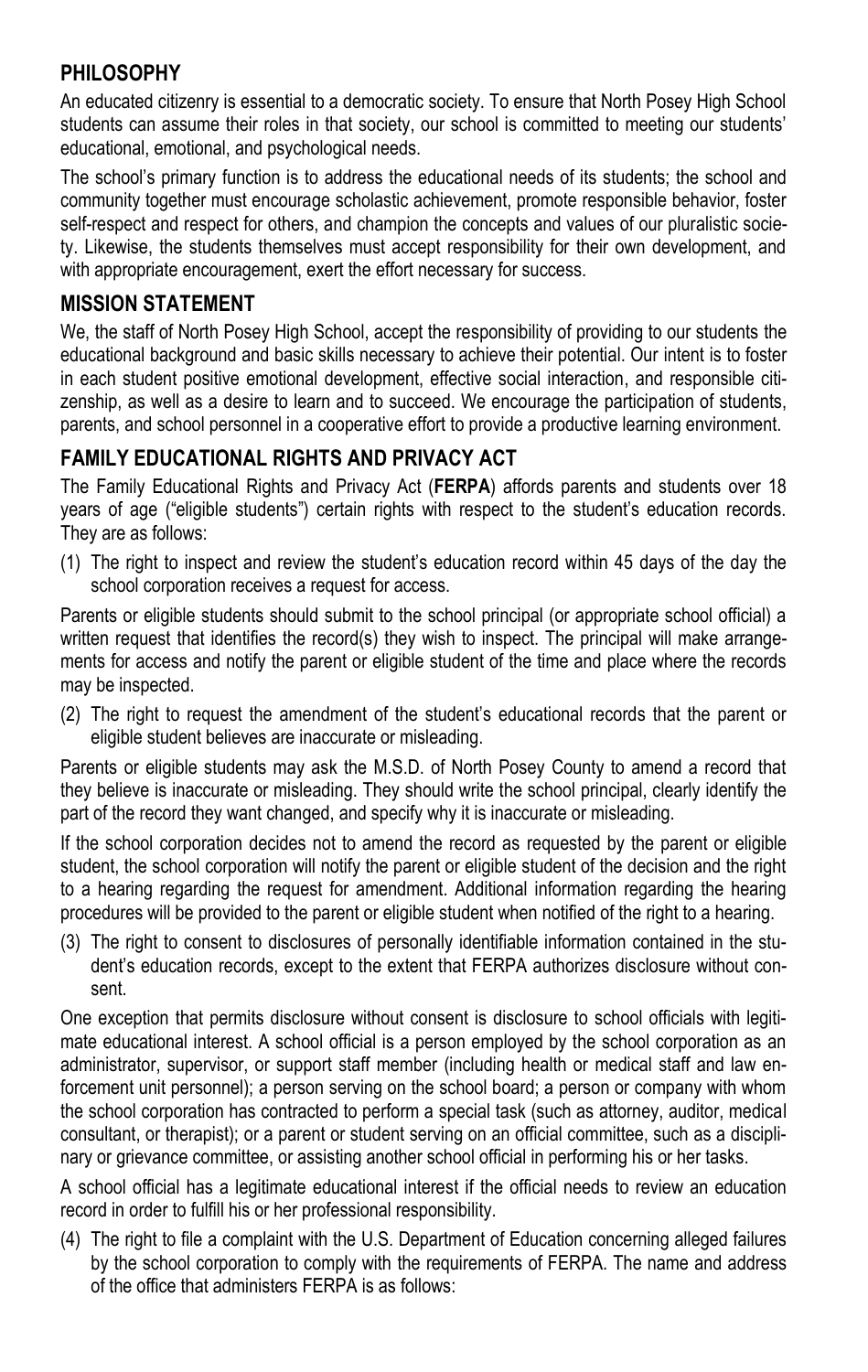Family Policy Compliance Office U.S. Department of Education 600 Independence Avenue, S.W. Washington, D.C. 20202-4605

In addition to any other rights with respect to the inspection of instructional materials, the parent or guardian of a child enrolled at North Posey High School shall be entitled to inspect those instructional materials that will be used in connection with any survey, analysis, or evaluation as part of any school program or curriculum. No student shall be required without prior written consent of the student's parent or guardian to submit to a survey, analysis or evaluation in which the primary purpose is to reveal information concerning:

- (1) political affiliations
- (2) religious beliefs or practices
- (3) mental and psychological problems potentially embarrassing to the student or his/her family
- (4) sexual behavior and attitudes
- (5) illegal, anti-social, self-incriminating and demeaning behavior
- (6) critical appraisals of other individuals with whom the student has a close family relationship
- (7) legally recognized privileged or confidential relationships such as those of lawyers, physicians or ministers
- (8) income (other than that required by law to determine eligibility for participation in a program or for receiving financial assistance under such program).

Any consent form used in compliance with this policy must state the contents and nature of the personal analysis, survey, or evaluation.

The school corporation, without the consent of parents or students, may release to colleges or to State or local governmental agencies as directed by State code certain "directory information," which means information contained in an education record of a student that would not generally be considered harmful or an invasion of privacy if disclosed and which includes, but is not limited to, the student's name, address, parents' names and their home and work telephone numbers, major field of study, participation in official recognized activities and sports, heights and weights of members of athletic teams, dates of attendance, awards received, motor vehicle description (including license plate number), hair and eye color, race, sex, date of birth, height, weight, grade level, and other similar information, to colleges, state or local governmental agencies as directed by State Code.

Parents of a student less than 18 years of age or of a student who is at least 18 years of age objecting to disclosure of any or certain of the categories of directory information should request a form from the principal's office to deny consent for release of all directory information, or he/she may selectively deny consent by circling those categories of directory information he/she does not wish released.

Building principals shall insure that parents are informed of their right to object to the release of directory information and that they have 15 calendar days from the beginning of the school year in which to file an objection.

#### **NON-DISCRIMINATION**

The Board of Education for the M.S.D. of North Posey County shall not discriminate on the basis of race, color, gender, religion, ancestry, veteran status, national origin, limited English proficiency or disability in any programs and/or activities of North Posey High School, Poseyville, Indiana, including, but not necessarily limited to, employment practices and participation in educational offerings as required by the Indiana Civil Rights Law (I.C. 22-9-1) Title IV and Title VI (Civil Rights Act of 1964), the Equal Pay Act of 1973, Title IX (Educational Amendments), and Section 504 (Rehabilitation Act of 1973).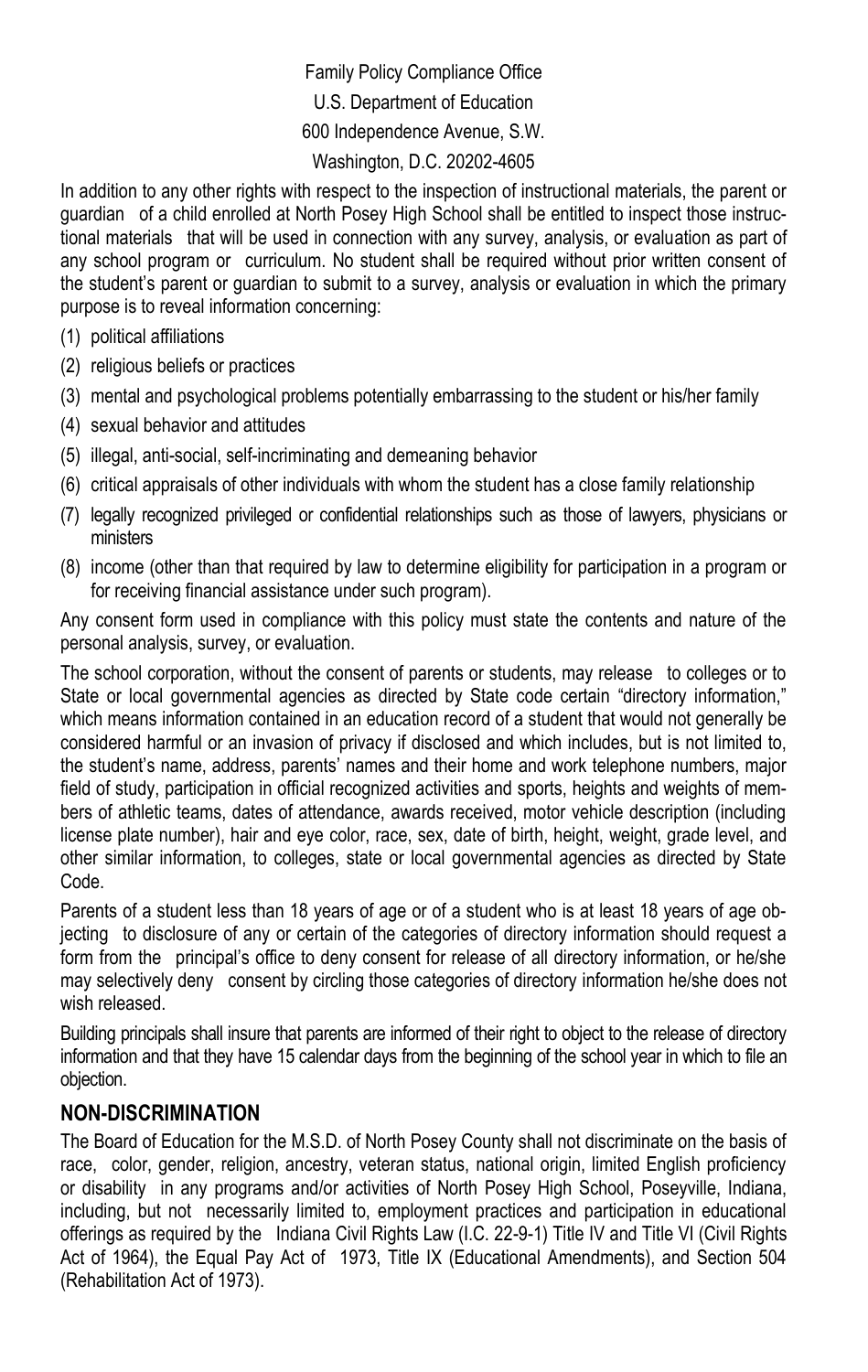### **VISITORS**

North Posey High School is a **closed campus**. Students are not permitted to bring visitors to school with them during school hours. Infants and toddler children should remain in the administrative area; the staff member or student will come to the office area for the visit. Interested parents and school officials are always welcome. A**ll individuals entering the school must report to the office and sign in. Approved adults may be issued a visitor's pass to enter specific areas of the building.** 

# GENERAL INFORMATION

## HEALTH AND SAFETY

#### **HIGH SCHOOL HEALTH SERVICES**

The state of Indiana requires proof of current immunizations upon entry into the school. No student shall be permitted to attend school beyond the first day of school without providing proof of immunizations. It is the parent's responsibility to keep all immunizations current. The state of Indiana mandates vision and hearing screenings. Hearing is screened in 10th grade. Vision and hearing screenings will be completed upon request of a parent or teacher.

Medications should be given at home whenever possible. All student medication must be turned into the school nurse along with a signed medication parent permission form. Medications prescribed for an individual student shall be kept in the original container bearing the original pharmacy label and the student's name. Over-the-counter medication shall be sent to school with the manufacturer's original label and the student's name affixed to the original package.

Any medication sent to school that is not in the original container will NOT be administered to the student. If a medication is to be terminated, a written and dated consent for withdrawal by the parents is required. The physician order or parental permission is valid for one school year. For students in grades 9-12, medication can be sent home only with written permission from the parent/guardian. This is required by Indiana State Law. Students may transport medications from home to school. All medication not picked up by the parent will be destroyed at the end of the prescribed time or on the last day of school.

**EMERGENCY CONSENT-HEALTH INFORMATION-MEDICATION AUTHORIZATION FORM**-Must be completed in Harmony by parent/guardian at the beginning of each school year or at the time of registration.

In order for a student to carry his/her inhaler on person, a physician statement and parent signature needs to be on file in the nurse's office. This is required by Indiana State Law.

If the student is being treated for pink eye or strep throat, the student must be on antibiotics for 24 hours prior to returning to school. Please notify the school nurse if the student has been diagnosed with any contagious disease. A student must be fever free, no vomiting or diarrhea for 24 hours before returning to school. All students need a working telephone number in case of an emergency, illness or injury.

Aid is available, when needed, in the health center. Students should feel free to consult with the nurse concerning any health problem. If the nurse is not in the health center, an ill student should go directly to the high school office for available help. In case of illness, injury, or emergency, a student should notify the nearest teacher immediately. Before reporting to the health center a student should report to class and obtain a pass. A student shall not be admitted to the nurse's office without a pass, except in an emergency, at lunch, or before/after school. The pass indicates that the student has reported to class and is absent from the classroom with the teacher's permission. **Students should not remain in a restroom or other area while ill.** The nurse will write arrival and departure times on the pass and sign it. The student should return the pass to the teacher. Students who become ill and have a fever will be sent home whenever possible. If there is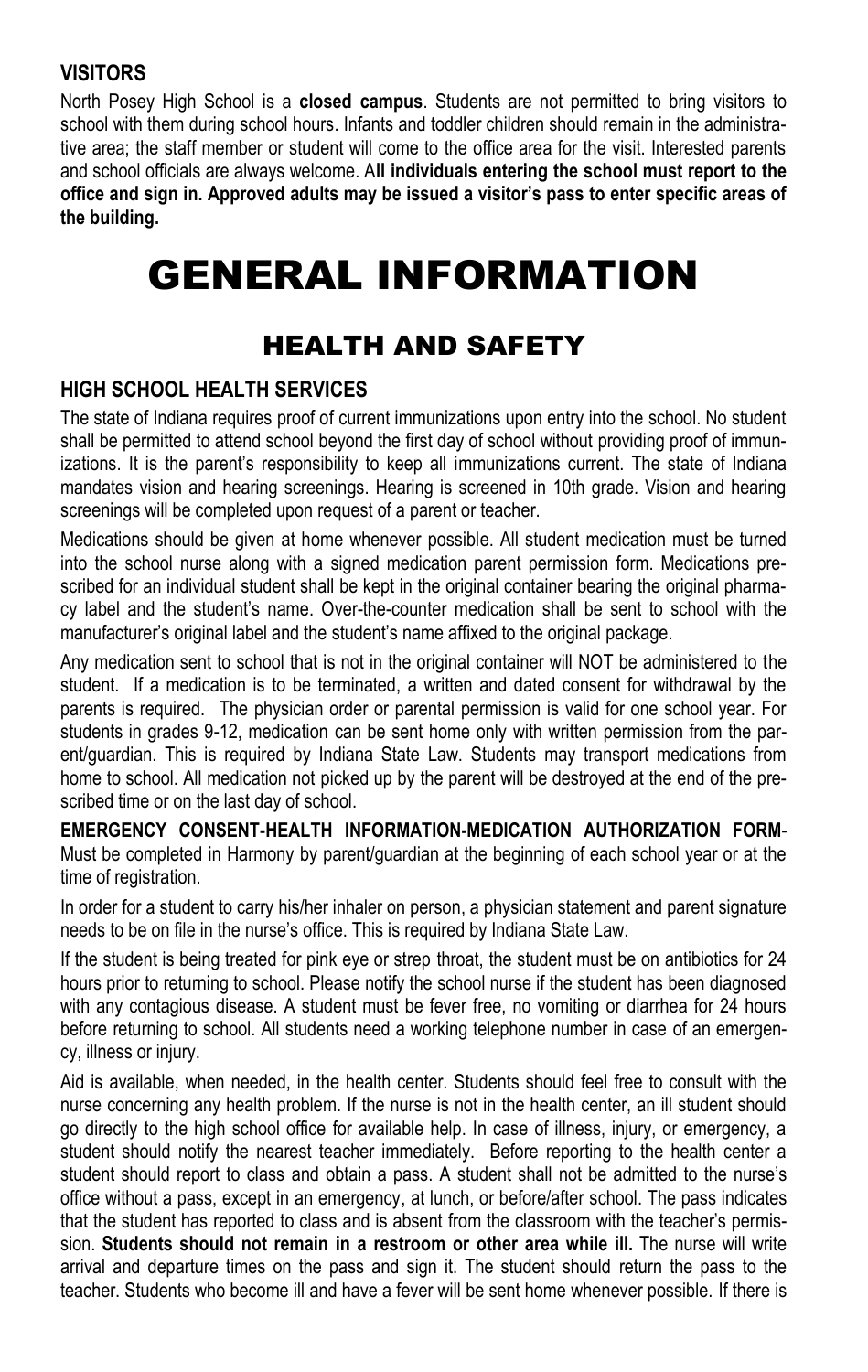no fever, a student may lie down in the nurse's office for one (1) period only. Students will be sent back to class after one period. **Students may not leave the school for illness without first reporting to the nurse, attendance officer, counselor, or assistant principal and signing out in the office**.

## **IMMUNIZATIONS**

Indiana State Law requires immunizations. No child will be permitted to attend school without furnishing written proof of immunizations. An immunization waiver for medical or religious exemption requires written documentation.

## **COMMUNICABLE DISEASES**

The local health officer may exclude from school a student who has a dangerous communicable disease that (1) is transmissible through normal school contacts; and (2) poses a substantial threat to the health and safety of the school community. A person who objects to the determination made by the local health officer may appeal to the superintendent, who is the ultimate authority. If the local health officer subsequently determines that a student who has been excluded from school does not have a dangerous communicable disease, the local health officer shall issue a certificate of health to admit or readmit the student to school. If a child is ill, has a communicable disease, or is infested with parasites, the school principal may send the child home with a note to the child's parent or guardian. The note must describe the nature of the illness or infestation and, if appropriate, recommend that the family physician be consulted. A child who is sent home may be readmitted to the school (1) when it is apparent to school officials that the child is no longer ill, no longer has a communicable disease, or is no longer infested with parasites; (2) upon certification of a physician that the child is no longer ill, no longer has a communicable disease, or is no longer infested with parasites; (3) upon certification of a physician that the child has a communicable disease but the disease is not transmissible through normal school contacts; or (4) upon certification by a Christian Science practitioner, who is listed in the Christian Science Journal, that based on the practitioner's observation the child apparently is no longer ill, no longer has a communicable disease, or no longer is infested with parasites. If school personnel disagree with the certifying physician that the child should be readmitted to school, the local health officer shall determine whether the child should be readmitted to school.

## **AIDS POLICY**

**Children with Acquired Immune Deficiency Syndrome may attend school in M.S.D. of North Posey County:** Acquired Immune Deficiency Syndrome (AIDS) is a disease caused by the Human Immunodeficiency Virus (HIV). AIDS is transmitted from an infected person to someone else by intimate sexual contact, by sharing hypodermic needles, from a mother to her unborn child, and (very rarely) by blood transfusion. There is no evidence to support that AIDS can be transmitted by any type of "casual contact," including all of the kinds of activities and behaviors that occur in school. Therefore, restricting the attendance of known AIDS patients or persons known to be infected with HIV is not an effective method to prevent the transmission of the virus, and may violate state and federal law.

- Students infected with HIV shall be allowed to attend school.
- Students infected with HIV will not be restricted from school unless they have evidence of other infection or illness for which any student would be restricted (fever, diarrhea, respiratory illness etc.).
- A student infected with HIV may need to be removed from the classroom for his/her own protection when cases of measles, chickenpox, or other infectious diseases are occurring in the school corporation.

When school officials learn of an HIV-infected student, appropriate school officials, the student (optional), the student's parents/guardians, and the student's physician should work together to determine who has a "need to know" of the HIV status of the student. Because of the right to privacy, state law (IC-1-9.5-7) requires that personal records and medical information must be held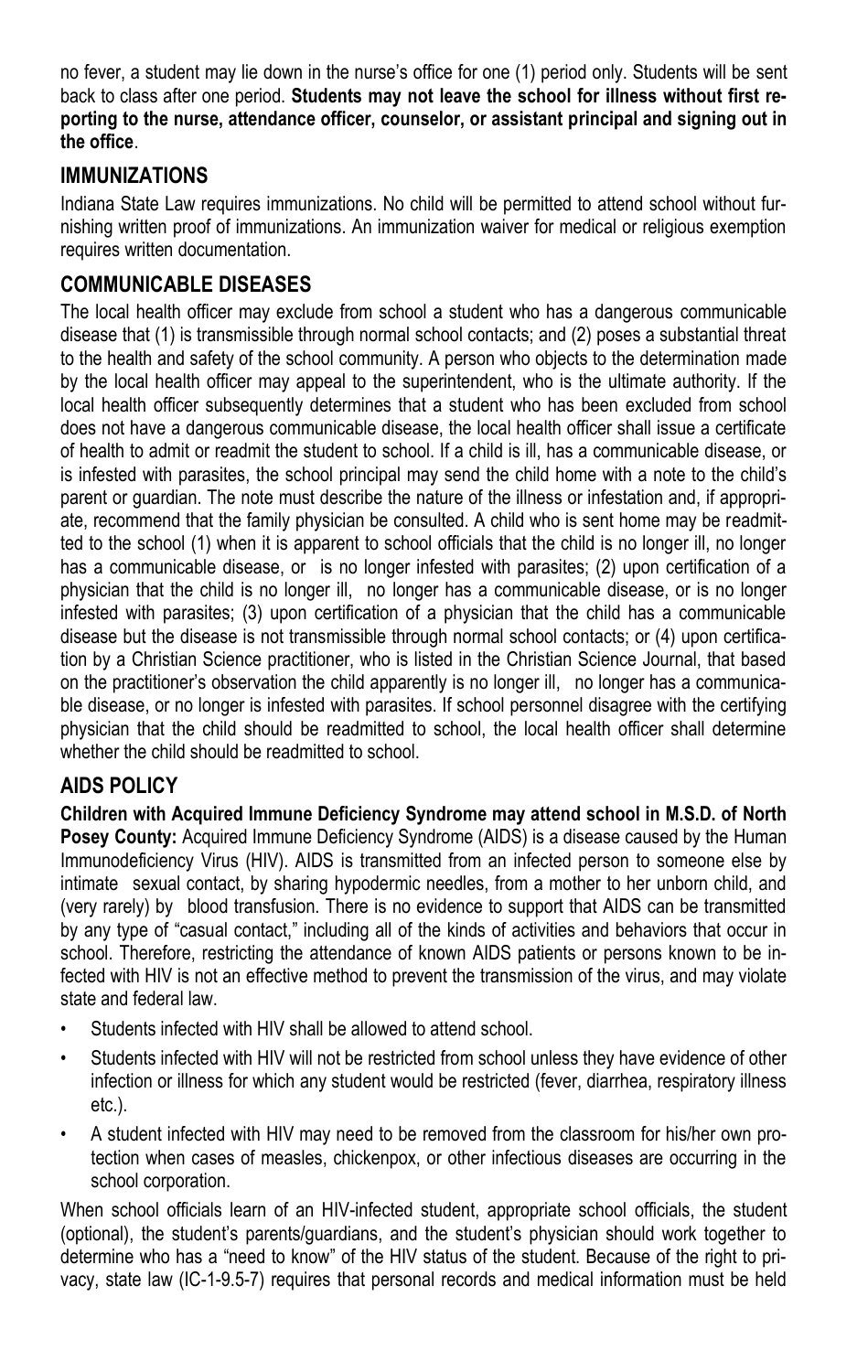strictly confidential.

## **PHYSICAL EDUCATION**

Students have required dress for gym classes (red, black, gray, or white shorts and a red, black, gray, or white North Posey T-shirt). The school strongly recommends that students write their names on each article of clothing. **Students need to inform the office about any serious health problem that may affect their participation in physical education.** A student must have a **doctor's written statement** to be excused from participation in physical education for more than two days. Students are responsible for all valuables and are expected to lock up valuables when in class.

## **DISASTER DRILLS**

Fire and emergency drills will be held periodically throughout the school year. Students should follow the procedures that are posted in each classroom. It is the responsibility of each student to be familiar with the evacuation route or storm drill procedure in each classroom. Students should move quietly and follow the directions of the teacher.

## STUDENT SERVICES AND SCHOOL BUILDING

#### **STUDENT CITIZENSHIP RATING**

The citizenship rating is a prerequisite for participation in those school activities that exist under state or national charters which require citizenship ratings for election or selection to positions such as those of class officers, student council officers, homecoming court, field trips, college visitation days, school selected representatives for community recognition, and other school activities as designated by school principal/designee. The student must possess the rating to qualify for selected honorary positions. To serve in the above elected positions, the student must possess the rating the entire semester of election, for the semester prior to election, and while serving in the position. **Reasons for losing citizenship rating:** 

- 1. Suspension or expulsion from school
- 2. Excessive referrals (5 or more in a year)
- 3. Excessive absences (5 or more countable in a semester)
- 4. Two or more failures of a class in any given grading period and/or semester
- 5. Citizenship rating may be revoked or restored by the principal or designee for justifiable reason.

## **SCHOOL CLOSING**

In the event of severe weather conditions causing school to be closed, students will be notified through our School Reach phone system. In most cases, an announcement will be made before 6:30 a.m. *Do not call school officials or bus drivers to ask if school will be closed.* 

#### **BOOKSTORE**

The bookstore is located in the main office.

## **LOCKS, LOCKERS, AND BOOK BAGS**

All lockers made available for student use on the school premises, including lockers located in the hallways, in physical education, and in athletic dressing rooms, and industrial education classrooms, are the property of the school corporation. These lockers are made available to students to store school supplies and personal items necessary for use at school. The lockers are not to be used to store items which cause, or can reasonably be foreseen to cause, an interference with school purposes or an educational function, or which are forbidden by state and federal law or school rules.

*The student's use of the locker does not diminish the school corporation's ownership or control of the locker.* The school corporation retains the right to inspect the locker and its contents, with or without *the knowledge or permission of the student, to insure that the locker is being used in accordance with its intended purpose, and to eliminate fire or other hazards, maintain sanitary conditions (open*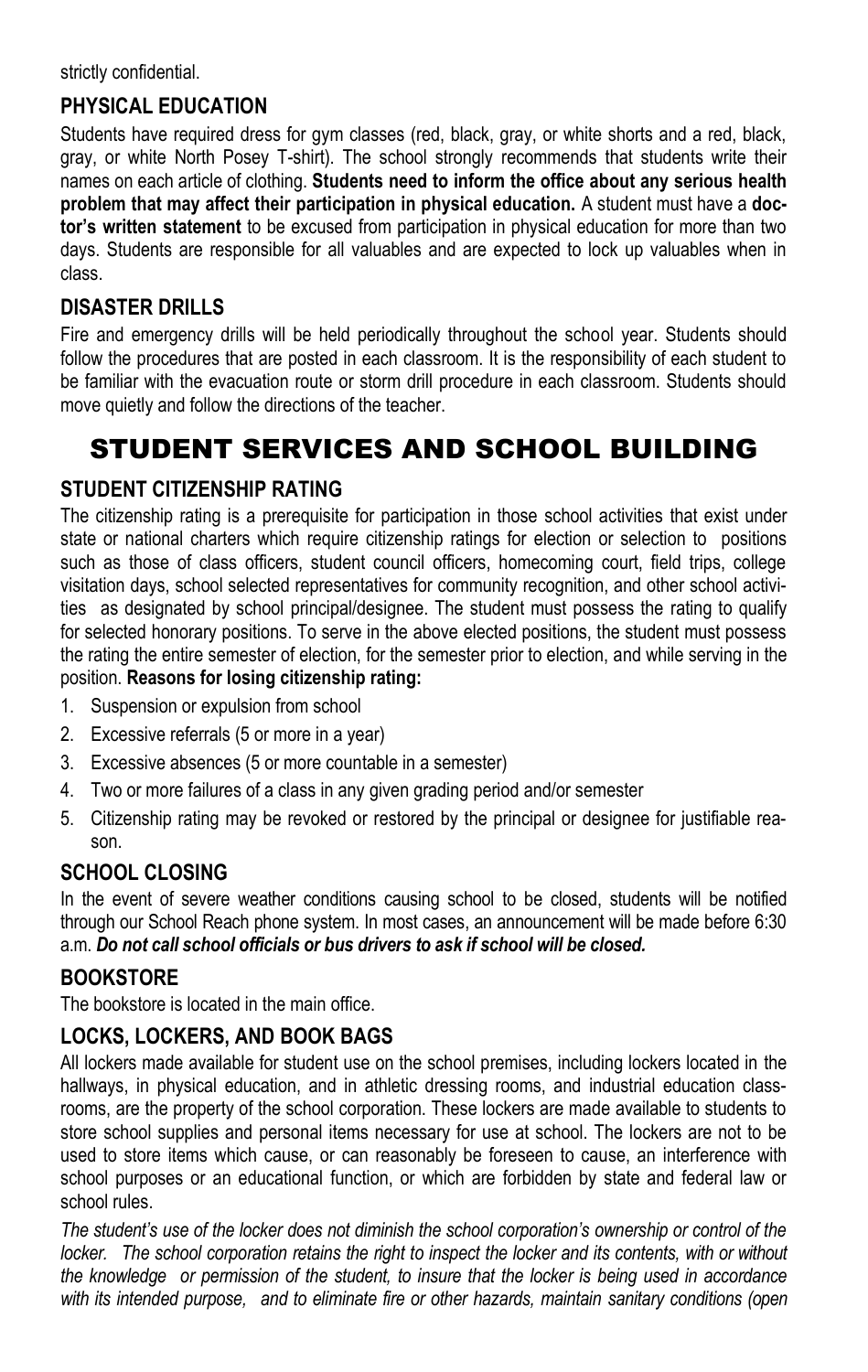*drink containers or food), attempt to locate lost or stolen materials and prevent use of lockers to store prohibited or dangerous materials such as weapons, illegal drugs, alcohol, or tobacco products.*  **Lockers must always be locked when not in use***. Students should not give their combination to anyone else, nor should they leave money or valuables in their lockers. Students are responsible for all contents in their assigned locker.* 

The school corporation understands that it is convenient for the student to carry books to and from school in a book bag. However, book bags and purses are not to be carried to classes during the school day and are to be stored in the student's locker. Students may use lockers before the bell begins and ends the lunch periods, but not during the lunch periods.

## **SCHOOL BREAKFAST, LUNCHES, CAFETERIA, AND FOYER**

Breakfast will be served from 7:40 to 8:00 each morning. The cost for students is 1.35 and 1.85 for adults. A student lunch costs 2.35 and an adult lunch is 3.10. A la Carte is offered but prices may vary. Students are to keep food and drinks in the cafeteria and dispose of the items properly before leaving. Three lunch lines are available to students. Each a la carte food item is priced individually**. There is absolutely no charging of lunches or a la carte items.** Students must pay for their lunches after going through the serving line. Free or reduced lunches are available for families that meet the financial requirements. Applications for free and reduced lunch fees are available in the office. Students who run a negative lunch balance exceeding -\$5.00 must make a deposit to their lunch account. Students bringing their lunch to school are to eat in the cafeteria or foyer area. Trays are not to leave the cafeteria. Students should limit books in the cafeteria to those needed for lunch time study. All school rules apply to the cafeteria. Students should push in their chairs and clean off the table where they have eaten, dispose of trash, and return trays to the proper area.

Students may choose to congregate in the school foyer; however, open drink containers are confined to the foyer and the cafeteria. If students do not clean up after themselves, the administration reserves the right to revoke these privileges.

## **SCHOOL PICTURES**

Each year Straub Photography takes yearbook pictures of students in grades 9-11. It is important that all students have their pictures taken if they are to appear in the yearbook (*Valhalla*). The purchase of this picture and/or additional pictures through one of the picture plans is optional. All seniors should have a picture taken with the school's designated photographer (Straub Photography). This is the picture that will appear in the yearbook.

## **TRANSPORTATION**

According to state and national statistics, school buses are by far the safest form of transportation on our roads. School bus safety requires teamwork, and we will always rely on parents for support in promoting bus safety. Our drivers have the responsibility to make safe transportation their first priority. Occasionally, a student's misbehavior will distract the bus driver. The bus driver must act promptly to stop such behavior in order to protect the safety of all students being transported. If misbehavior persists, the driver may deny the offending student transportation for the day, and the principal/assistant principal may deny additional days depending on the severity of the problem. In some cases, the school may permanently deny bus transportation services. No rules or guidelines can cover all incidents that will arise. However, the following guidelines are necessary for the safety of all students who ride buses in the M.S.D. of North Posey County. Any violation of these guidelines may result in the immediate loss of bus-riding privileges:

- 1. All riders shall remain seated while the bus is in motion.
- 2. All riders will keep their hands, head, legs, feet and possessions within the bus.
- 3. Scuffling, horseplay, eating, and drinking are forbidden.
- 4. Bus riders will not litter the bus with debris.
- 5. The rider shall pay for any damage he causes to the bus or the property of others.
- 6. Riders will cooperate with the bus driver at all times.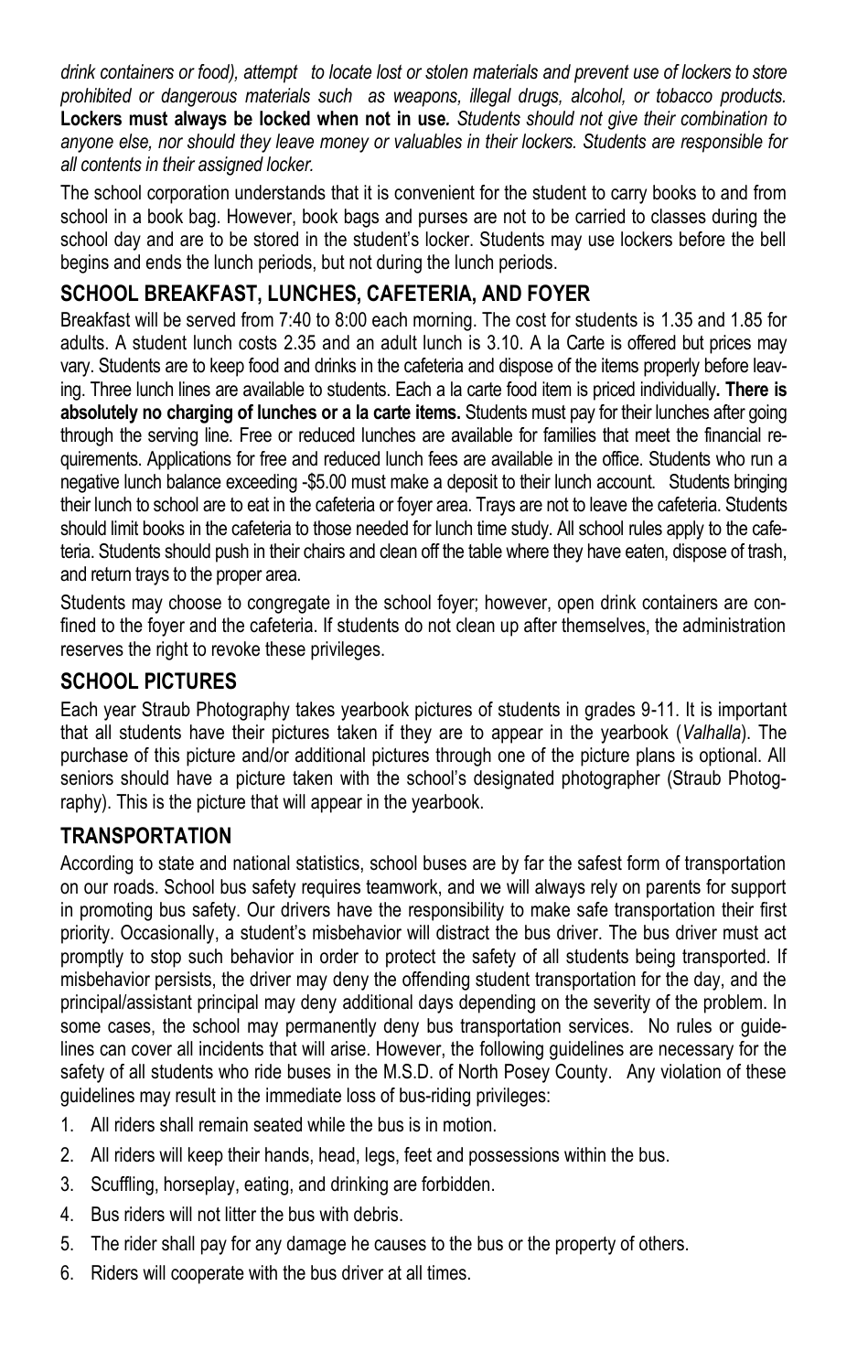- 7. Student possessions and all other objects must be kept out of the aisles. Safety requires clear aisles.
- 8. Riders will apply all school rules regulating student behavior to the bus.
- 9. Students are monitored with audio and visual equipment on every bus to promote safety consciousness.
- 10. School officials will determine which acts endanger the safety of others and what discipline will be issued.

Students will not be discharged from the bus except at the school in which they are enrolled, at designated exchange points, or at their homes. **Requests for exceptions must be in writing from the parents to the bus driver and building principal.** If the bus is full, guest passes may be denied. Upon recommendation of the bus driver, school authorities will deny the privilege of riding on the school bus to pupils who refuse to cooperate and conduct themselves in compliance with school rules.

## **DRIVING PERMITS AND STUDENT DRIVING**

Students who wish to drive to school must park in the student parking areas east and north of the auxiliary gym. Students should park and lock their vehicles and then go immediately into the school. Students may not leave school grounds once they arrive on school property. All vehicles parked in the student parking area must display a valid parking permit. Drivers must possess a valid Indiana Driver's License. Drivers may obtain a permit from the office for a fee of \$1.00. Parking passes will be checked by administration and school resource officers. After the initial deadline established by administration, parking pass fees will increase to \$5.00. Students who obtain their license during the school year may obtain a pass for \$1.00 within 2 weeks of their driver's license issue date. Designed to hang from the rear view mirror, permits may be transferred to any vehicle owned by the registered driver or the registered driver's family. Any noncompliance may result in disciplinary action, the vehicle being towed at the owner's expense and/or the driver losing driving privileges. Students driving to, from school, or on school grounds in a reckless manner shall lose the privilege of driving to school. Only properly licensed roadway vehicles are to be driven to school. Students may not drive behind the Jr. High at any time.

## **EVANSVILLE CAREER AND TECHNICAL CENTER**

The following situations will affect students who are attending the career and technical center in Evansville:

- 1. If NP does not have school but the EVSC does, students should report to their career and tech class at the normal time.
- 2. If the EVSC does not have class but NP does, students should report to classes at NP as scheduled. Therefore, a student who is going to the career and tech center in the morning will only have to attend their normal classes in the afternoon at NP. A student who is attending classes at the career and tech center in the afternoon should report to NP by 8:00am or normal time.
- 3. If NP is on a shortened schedule, morning career and tech students should attend their classes at the career and tech center. These absences at NP will not count against them. Afternoon career and tech students should report to NP at the regular time and can leave at their normal time or when the have completed their classes. Students on shortened schedules will leave at scheduled time on 2-hr delay.
- 4. If you are unable to attend your classes at the Career and Tech Center please call them at 435-8438. Other information regarding the Southern Indiana Career and Technical Center may be found at www.sictc.com
- 5. Students should attend their career and tech classes in the event of a two-hour delay for weather, professional development, etc. If this isn't possible, please inform the guidance department.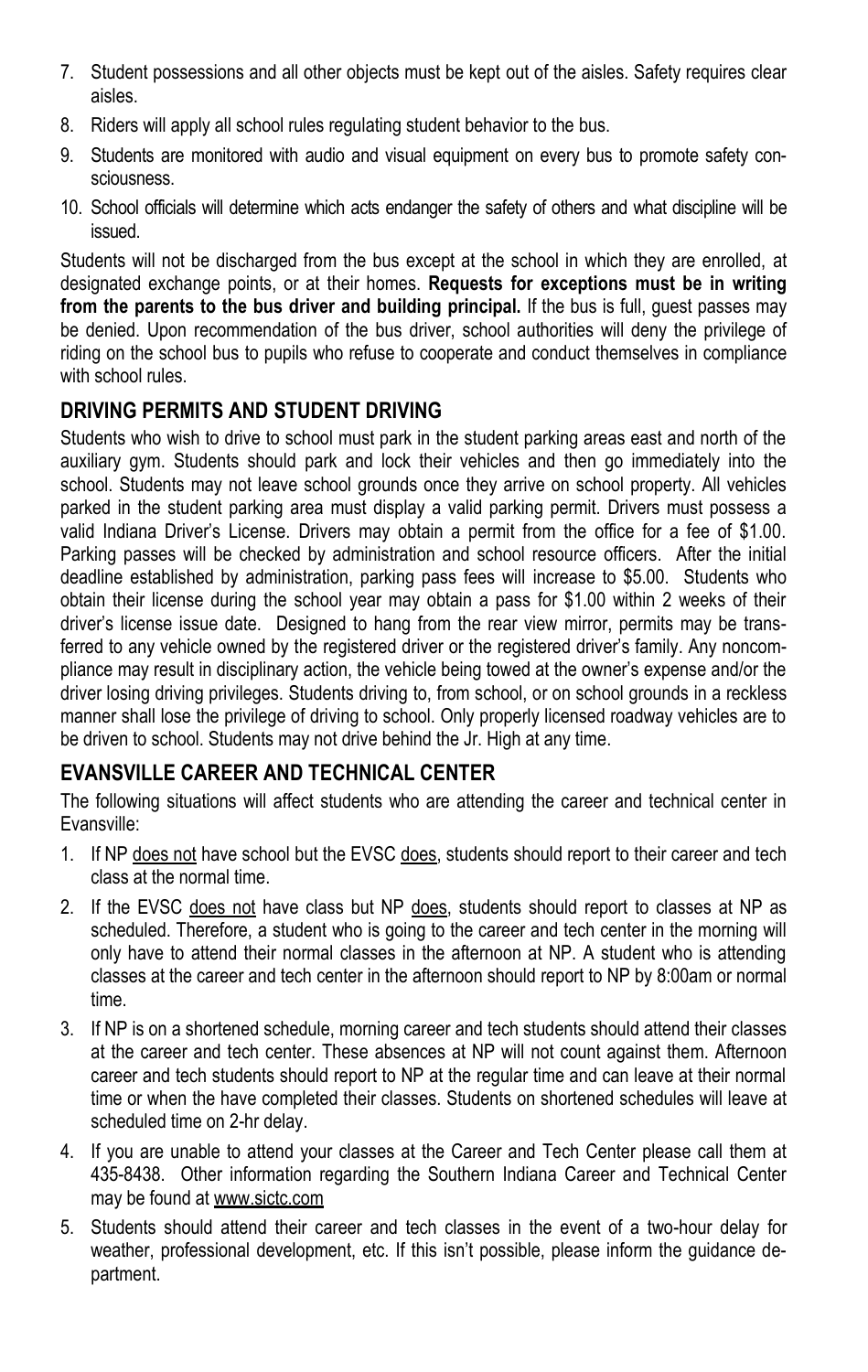## **WORK PERMIT**

A student who is seeking employment must obtain a work permit from the office. Students must be 14 years of age to be eligible for a work permit. However, there is a restriction on the type of work 14 year olds are permitted to do.

#### **The following information pertains to work permits:**

To request a work permit from the office, a student must present the following:

- **a) Birth certificate**; and
- **b) Intention to employ** form that is properly filled out---this must include the signature of one of the student's parents/guardians and the employer.
- 1. If a work permit has been issued, it is valid only at the business for which it was requested. Students changing jobs must obtain another work permit through the process outlined in number one.
- 2. Whenever a student leaves a job, the employer is required to notify the school that the student's employment has been terminated by mailing the Termination Notice that is attached to the student's permit.
- 3. Until the Termination Notice is received, North Posey High School will not issue a new work permit. Work permits do not take long to issue; office personnel will notify students when the permit is available for pickup. We suggest that students request the permit prior to the day they intend to start working. To apply for a student work permit, a student should have a **C- (1.7) grade point average and a 95% attendance rate.** A student may not be issued a work permit if he/she does not meet these criteria. To keep a permit valid, a student must maintain a 1.7 grade point average and a 95% percent attendance rate. If a student does not meet these requirements, the school reserves the right to revoke the work permit.

#### **SCHEDULING**

Students are counseled each year by the Guidance Department to insure proper selection of courses for completion of graduation requirements. Scheduling is handled by the Guidance Department and all changes and/or corrections in schedules must be approved by administration. No schedule will be changed during the semester for any reason. If a student drops a class after the first two weeks of first semester or the first five days of second semester other than for medical reasons, the student may receive a W/F (withdrawal/failure) for the class(es) dropped. The "F" will calculate into the student's grade point average.

## **SCHEDULE CHANGES**

Students are expected to follow the class schedule they receive for the entire school year. **First semester changes must be made within the first ten days of the semester. Second semester changes must be made within the first 5 days of the second semester.** Schedules will be changed only for the following reasons:

- 1. An error in scheduling
- 2. A failure in a required course
- 3. A definite need for a required course
- 4. Administrative decision

## **WITHDRAWALS FROM SCHOOL**

Under Indiana law (I.C. 20-33-2-9) any student who is sixteen (16) years of age but is not yet eighteen (18) years of age, may withdraw from school prior to graduation after an exit interview with the student's parents or guardian and the student's principal, is conducted with the appropriate school employee. A student may not withdraw from school unless the withdrawal is due to 1) financial hardship and the student must be employed in order to support the family; 2) the student's illness; 3) an order of the court with jurisdiction over the student.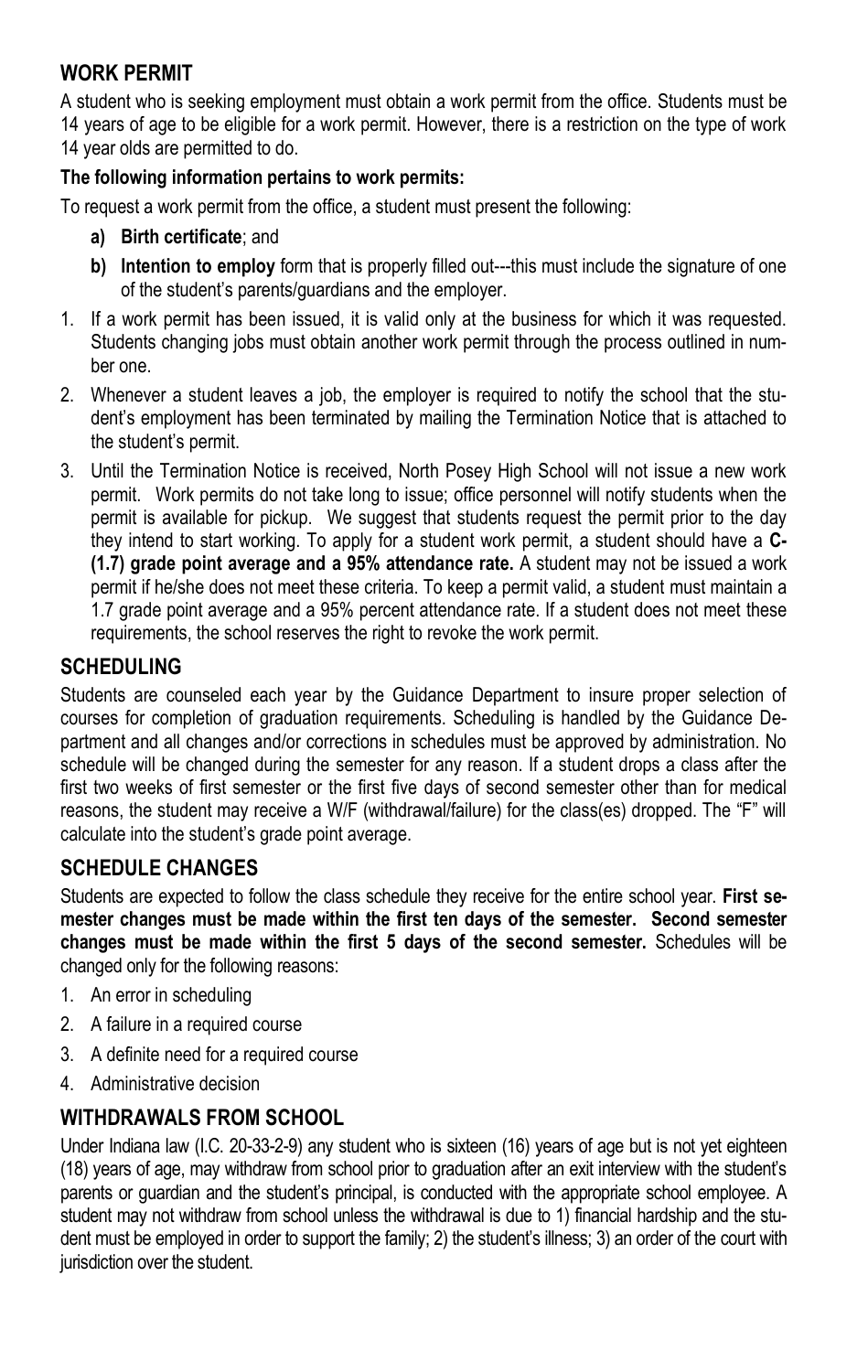## INSTRUCTIONAL INFORMATION AND SERVICES

## **MEDIA CENTER**

The media center of our school contains computers, books, pictures, maps, and materials relating to subject-area studies and for leisure reading. The library staff strives to provide adequate materials and equipment to assist faculty in instruction and students in fulfilling assignments and in pursuing individual interests. The library is primarily a research area where classes and individuals, whether or not involved in research, must maintain a quiet atmosphere. The following general regulations are to be followed: (1) Admittance to the library is by pass only, except when a class and instructor come together. Students must sign in and out. Class groups must be accompanied by a teacher who will remain with this group; (2) Materials may be checked out at the desk and renewed for a specific period of time; (3) Students who do not respect library regulations will be asked to leave. Repetition of an offense will result in the total loss of library privileges; (4) Students and faculty members are responsible for material borrowed. Fees will be charged for lost or damaged material. Final exam exemption status may be denied and report cards and transcripts held until fees are paid.

## **FLEX PERIOD**

The flex period will take place the first 25 minutes of the school day for students who do not have a zero period class. Students will meet with their first period teachers. There will not be a passing period after flex period. Students must have all first period materials with them. Students have two activity options during this time (1) Read or (2) Work on homework. Students may bring library books, independent reading material, and other appropriate reading material. Sleeping during flex period is considered insubordination and a referral will be issued.

## **ZERO PERIOD**

Students enrolled in a zero period class will attend class from 7:30am to 8:20am. Students will use the time between 8:20am and 8:25am as a passing period to transition to their 1st period classes. Bells will not ring at 8:20am. Students in zero period strength and conditioning must wait in the foyer until 8:20am before moving to 1st period.

## **TEXTBOOKS**

A book rental fee is established each year for students. This price does not include workbooks and/or assessments for materials in certain courses. All book rental and material costs should be paid by the end of the first full week of school. Until fees have been paid, report cards, transcripts may be held and final exam exemptions denied. Free textbook rental is available for families that meet the financial requirements prescribed by the government. Applications are available in the office. Students are responsible for all books and materials issued to them. If an item is damaged in any way, a fine may be assessed. If a book is lost, it is the responsibility of the student to pay the replacement cost. Students are not to give or loan books to other students.

## **CHROMEBOOK CARE & USER AGREEMENT**

*North Posey County Schools Chromebooks are designed to be an educational tool and an extension of the classroom. Parents & students must sign and return the Student Chromebook Acknowledgement form before the Chromebook can be issued to the student. A complete copy of the Chromebook Care & User Agreement may be found on the school's website; however, several criteria are as follows:*

\*Users will understand that they are responsible for managing their own files.

\*Users will not leave their Chromebooks unattended unless it is locked in a secure

place/classroom. The family is fully responsible for the cost of replacement should the

Chromebook become lost or stolen. A police report must be filed for theft.

\*Users will understand that their family is financially responsible for the full cost if damage occurs due to the user's "gross negligence."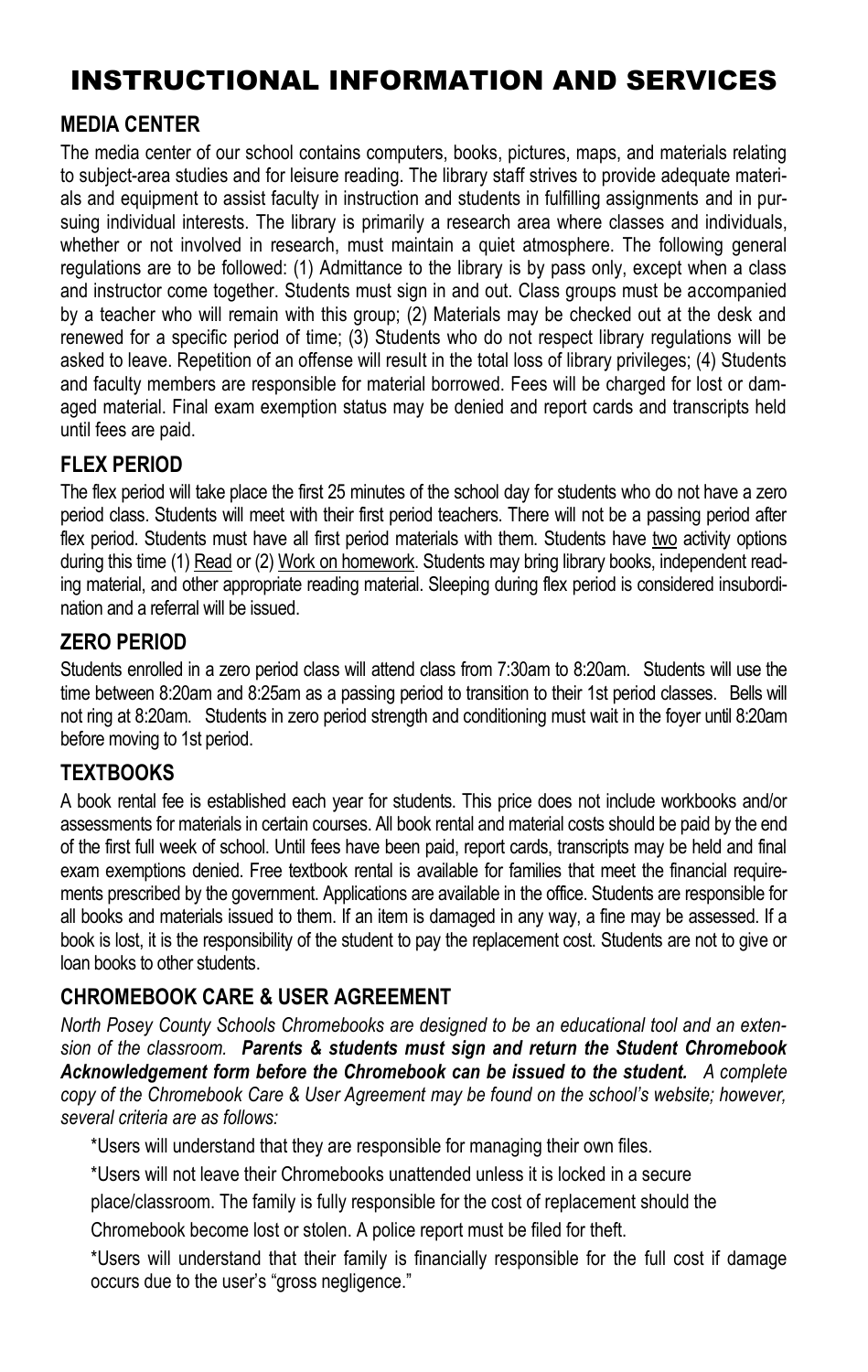\*Users will not duplicate or distribute copyrighted materials other than a back-up copy of those items they own legally.

\*Users will keep the Chromebook secure whenever it is moved from one point to another.

\*Users will read and follow general maintenance alerts from school technology personnel.

\*Users will report any problems with their Chromebook to a teacher or administrator.

\*Users will not attempt to repair the Chromebook outside of approved MSD of North Posey County channels.

## **COMPUTING RESOURCES**

Student users of computing resources are expected to accept and follow certain guidelines including the school's **Acceptable User Policy** in return for the privilege of using the computers, programs, and associated equipment and information. Students are to use only programs and equipment specified by their teachers. Students should not share their individual passwords with others. Students found violating the school's **Acceptable User Policy** will be given consequences deemed appropriate by the administration. Students must have an Acceptable User Policy Form on file in the office.

## **FIELD TRIPS**

Field trips are an excellent resource to enhance classroom instruction and provide students with opportunities that are unavailable through the regular school setting. It is necessary to have a signed parent/guardian permission form completed and returned to the instructor. No student will be permitted to attend the field trip without the proper form on file. The teacher or principal may prohibit students with attendance, behavior, and/or academic problems from attending a field trip. Any student who has lost his/her citizenship rating is prohibited from attending field trips. Any work due on the date of the field trip must be turned in before leaving for the trip.

## **ASSEMBLIES**

Assemblies for educational, recreational, and entertainment purposes will be given throughout the school year. Please observe the following guidelines:

- 1. Enter the gym or auditorium quietly and be seated at once;
- 2. Become silent and attentive as soon as the person introducing the program appears;
- 3. Give the presenters your undivided attention;
- 4. Show appreciation for a good program through enthusiastic applause;
- 5. Refrain from whistling, yelling, or stomping feet.

## **GUIDANCE SERVICES**

The Guidance Department of North Posey High School strives to assist teachers, parents, and the students and anyone else who is concerned with the development of students. The Guidance Department recognizes the physical, mental, and social influences on the total development of all students, separately and as they relate to each other. The Guidance Department attempts to deal with the teenager in his/ her most common roles in the home, school, peer group, world of work, and the adult world of which he/she will become a part. The Guidance Department is the starting point of all enrollment, scheduling, schedule changes, or withdrawals.

## **HONOR ROLL**

There are three (3) honor rolls for each grading period. The "A" honor roll is a perfect 4.00 grade point average. The high honor roll requires a grade point average ranging from 3.50 to 3.99. The regular honor roll requires a grade point average ranging from 3.00 to 3.49. All subjects are counted on all of the honor rolls.

## **TESTING**

North Posey provides opportunities to apply for and/or take the following standardized tests to enable the teachers and staff to assess a student's ability, in addition to the required state testing for graduation: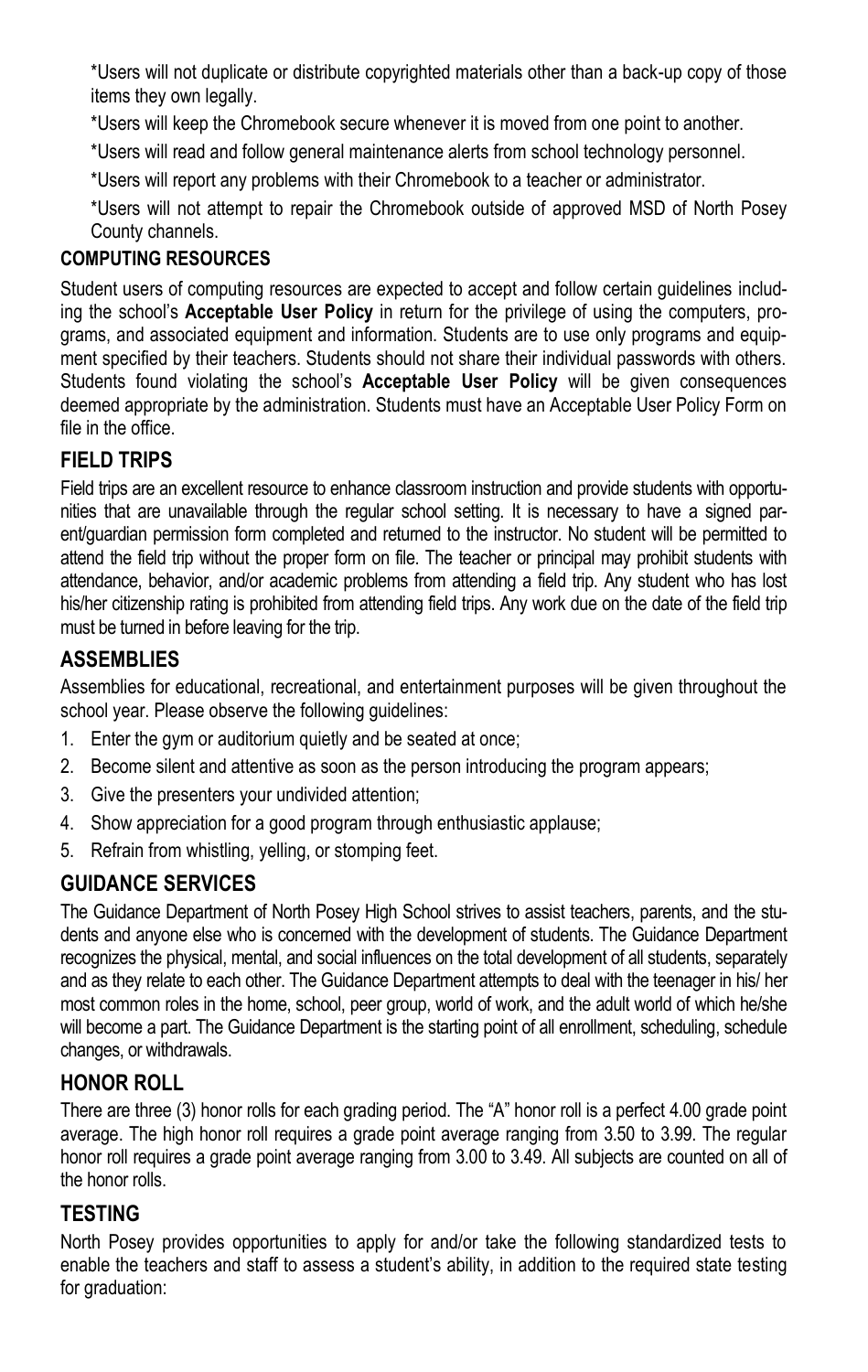- **PSAT**: The Preliminary SAT/National Merit Scholarship Qualifying Test (PSAT/NMSQT) is a program cosponsored by the College Board and National Merit Scholarship Corporation (NMSC). The PSAT is a standardized test that provides firsthand practice for the SAT®. It also gives Juniors a chance to enter NMSC scholarship programs and gain access to college and career planning tools. The PSAT/NMSQT measures critical reading skills, math problem-solving skills, and writing skills. The most common reasons for taking the PSAT/NMSQT are to receive feedback on strengths and weaknesses on skills necessary for college study, see how performance on an admissions test might compare with that of others applying to college and help prepare for the SAT.
- **SAT & ACT:** College entrance examinations, required for admission to all major colleges and universities. Juniors and seniors at various times of the year may take these tests. North Posey High School does not administer the SAT or ACT and fees are charged. All students are encouraged to take the SAT and the ACT at least one time by the end of their junior year.

## **GRADE POINT AVERAGE AND WEIGHTED GRADE POINT AVERAGE**

AP/Advanced Level courses are those high school courses based upon high-level achievement in a sequence of study. Advanced level courses are designated in the North Posey High School course description guide (each school year), and include Advanced Placement and specific higher-level courses that require a greater use of abstract thinking skills and more rigor.

Weighted grade points are similar to grade points except that weighted grade points differentiate between regular courses and all courses designated as AP/Advanced level courses. Weighted grade points are the numeric equivalent of a student's grade in credit-bearing course according to the following scale:

| <b>Letter Grade</b> | Percentage | <b>Grade Points</b> | <b>Weighted Grade Points</b> |  |
|---------------------|------------|---------------------|------------------------------|--|
| Α                   | 93-100%    | 4.0                 | 5.0                          |  |
| А-                  | 90-92%     | 3.7                 | 4.7                          |  |
| B+                  | 88-89%     | 3.3                 | 4.3                          |  |
| B                   | 83-87%     | 3.0                 | 4.0                          |  |
| B-                  | 80-82%     | 2.7                 | 3.7                          |  |
| $C +$               | 78-79%     | 2.3                 | 3.3                          |  |
| C                   | 73-77%     | 2.0                 | 3.0                          |  |
| c-                  | 70-72%     | 1.7                 | 2.7                          |  |
| D+                  | 68-69%     | 1.3                 | 2.3                          |  |
| D                   | 63-67%     | 1.0                 | 2.0                          |  |
| D-                  | 60-62%     | 0.7                 | 1.7                          |  |
| F                   | $0 - 59%$  | $0.0\,$             | $0.0\,$                      |  |
| 4.00 "A" Honor Roll |            |                     |                              |  |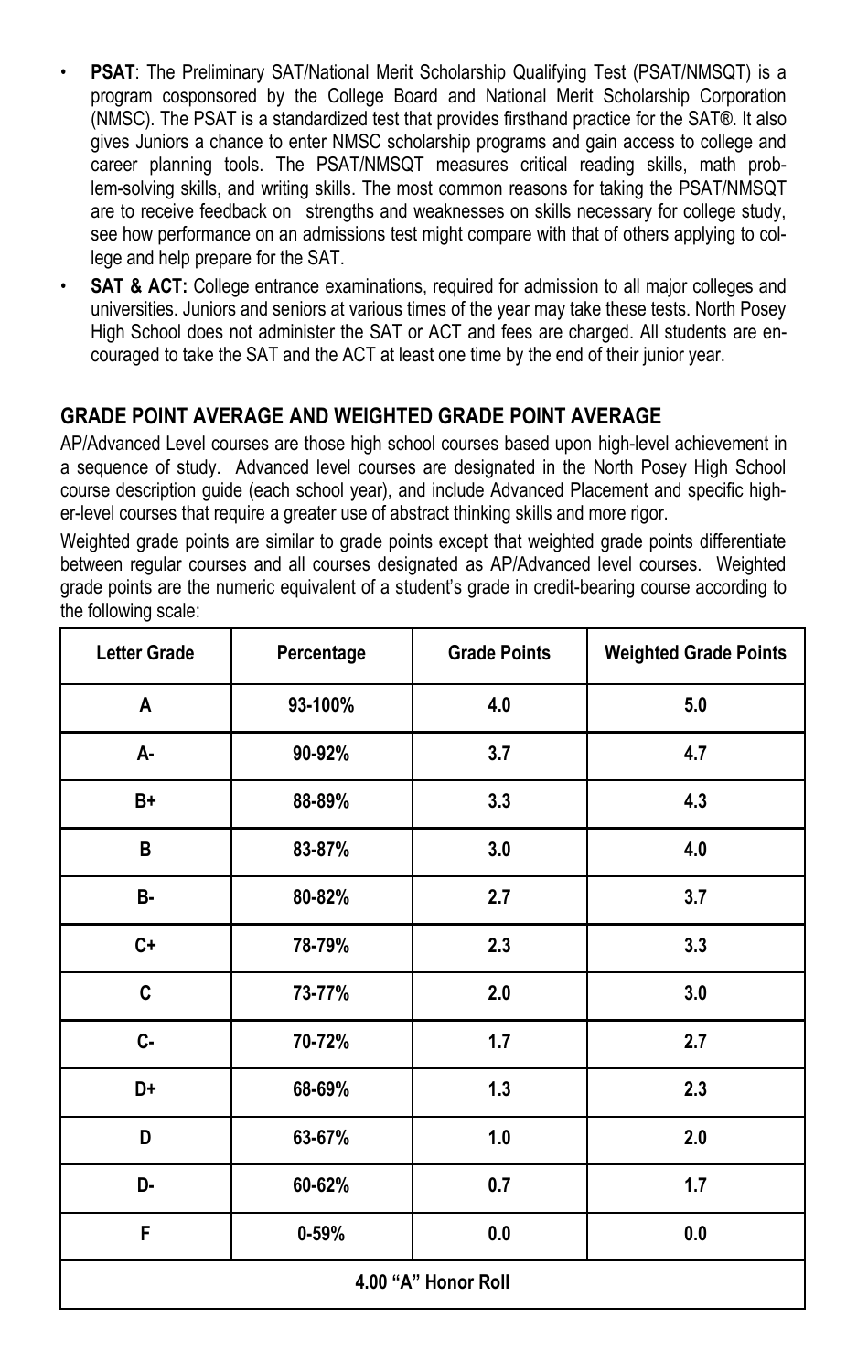#### **3.50-3.99 High Honor Roll**

#### **3.00-3.49 Regular Honor Roll**

#### AP/Advanced Level courses that will be weighted:

Anatomy and Physiology **Digital Electronics** AP Computer Science AP English Lit and Comp Medical Interventions AP Physics AP Calculus AB Chemistry II AP English Lang and Comp

U.S. History Honors

AP/Advanced level courses offered by institutions other than North Posey High School (correspondence, online, or APEX) will not be included in the weighted GPA. However, transfer courses taken at accredited high schools will be included in the weighted GPA. The Valedictorian/Salutatorian will be awarded to the students ranked number one and number two based on the unweighted GPA after completing eight semesters of high school and earn the Indiana Core 40 with Academic Honors or Technical Honors Diploma; however, the weighted GPA will be reflected on the transcript for all students. .

## **FAILURES, INCOMPLETES, NO CREDIT (N/C)**

A student's GPA is to be figured by all classes attempted by that student. Students cannot replace a grade by retaking a class. If a student receives an "F" in a class for the semester and then retakes the class, both grades will be used in figuring the grade point average. A student may receive an "I" for incomplete work; however, the student must replace the incomplete within a two-week period (there can be exceptions i.e. prolonged illness) or the "I" will become an "F". It is the responsibility of the student to complete all work to change an incomplete grade. All incomplete grades not properly completed shall become an automatic failure.

A student who loses credits because of poor attendance will receive a N/C (no credit) in the class he/she is passing or an F if the student is failing the course.

## **REPORT CARDS**

Report cards are posted to Harmony during the week following the end of each grading period. Extra copies are available from the office on request by the student or parent.

## **GRADUATION QUALIFYING EXAM REQUIREMENT (2022 COHORT)**

North Posey High School Students meet the graduation requirements as long as they earn 40 credits, meet the requirements listed above and pass the state required assessment for mathematics and language arts. Students who do not pass these assessments can apply for a graduation waiver. Students applying for a graduation waiver must meet the following requirements

- 1. Maintain 95% attendance
- 2. Participate in at least one testing window per year (spring or fall)
- 3. Participate in all remediation programs offered
- 4. Maintain a 1.7 grade point average in all state required courses
- 5. Meet proficiency standards for Algebra I and English 10
- 6. Meet all other Indiana/District graduation requirements

The North Posey High School Waiver Committee will recommend a student waiver for students who do not have a disability (as defined in IC 20-18-2-9). For those students with disabilities (as defined in IC 20-18-2-9), the student's case conference committee will function as the Waiver Committee.

The North Posey High School Waiver Committee will be selected and function as defined in IC 20-18-2-7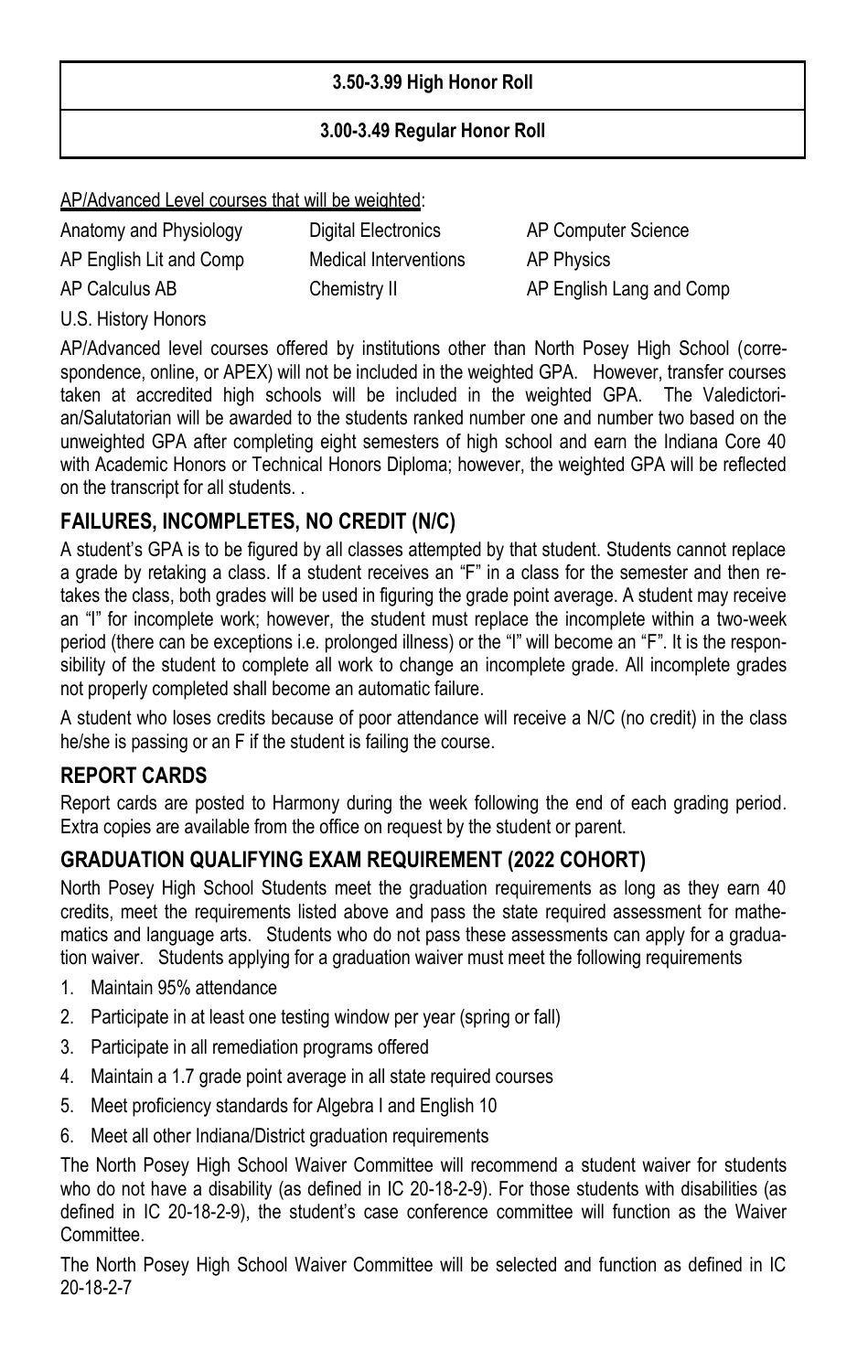#### *The principal reserves the authority to make the final recommendation for the waiver.*

**II. Certificate of Completion** will be awarded to those completing high school without meeting minimum state requirements.

#### **GRADUATION PATHWAY REQUIREMENT FOR GRADUATION (2023 AND LATER COHORTS)**

Students required by the Indiana Department of Education to graduate by way of a graduation pathway must fulfill the following requirements:

- 1. Earn a high school diploma
- 2. Learn and demonstrate employability skills through a work-based, service-based, or project-based activity
- 3. Demonstrate post-secondary readiness competencies

The NPHS guidance department works closely with students and assists them with fulfilling these requirements. For additional information on graduation pathways please visit the following website at [https://www.doe.in.gov/graduation-pathways.](https://www.doe.in.gov/graduation-pathways)

#### **SEVENTH SEMESTER GRADUATION**

Mid-year graduation must be approved prior to the beginning of the **second nine-week** grading period of the sixth semester. Applications are available in the guidance office. A student planning to graduate at mid-term must be enrolled as a full-time student during the seventh semester and be on track to earn a Core 40 Diploma. A full-time student must be in attendance for six hours of instruction per day. If graduation requirements have been met at the close of the seventh semester, the student will likely be approved for mid-year graduation. One of the following criteria must be met:

- 1. Student has full-time employment.
- 2. Student has entered into military service.
- 3. Student has entered into an institution of higher learning.
- 4. Other justifiable reasons as determined by the principal.

*Only those students successfully completing graduation requirements as prescribed by the M.S.D. of North Posey County and the State of Indiana may participate in graduation exercises held in the spring. All students going through graduation must attend the rehearsal.* 

## EXTRA CURRICULAR PROGRAMS

#### **ATHLETICS**

Boys in grades 9 through 12 are offered baseball, basketball, cross-country, football, golf, soccer, tennis, track, and wrestling.

Girls in grades 9 through 12 are offered basketball, cross-country, golf, softball, soccer, tennis, track, volleyball, and cheerleading.

Indiana High School Athletic Association rules require that students who compete in sports (including cheerleading) must be **passing five solid classes** for the grading period involved. All subjects for which one credit per semester can be earned are considered solids. Students should check with their counselors to be sure they are meeting these requirements. The I.H.S.A.A. also requires that students participating in sports must have a **completed physical form on file** in the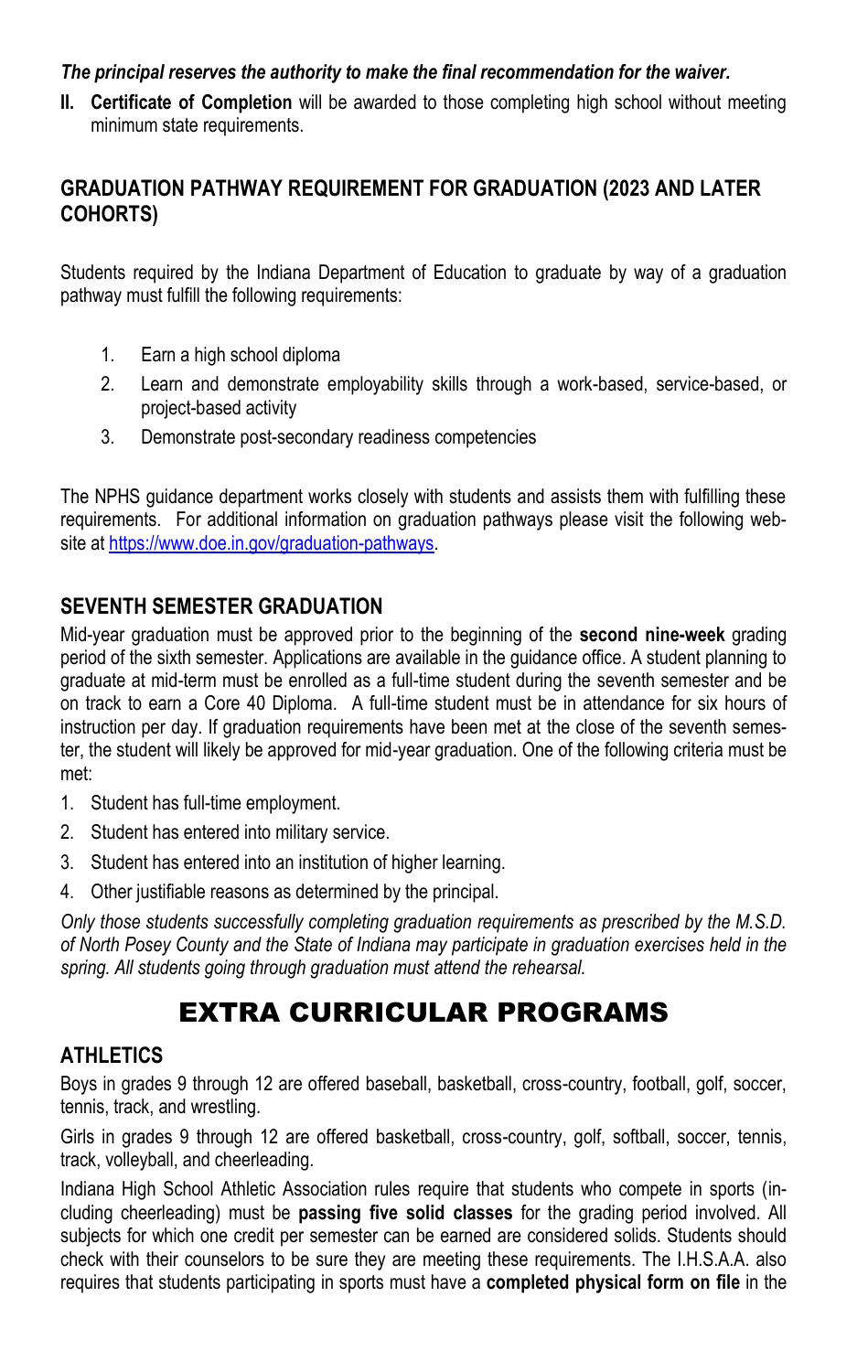Activities Director's office before they are eligible to practice. Athletes are advised to carry at least six solid subjects each grading period. All athletes are expected to be good citizens on and off the field or playing course. Students participating in athletics will abide by the established I.H.S.A.A. regulations and the North Posey High School Athletic Handbook. It is the responsibility of the athlete to know all specific athletic rules. All the rules and regulations of the school are to be strictly adhered to as well. Coaches may establish other rules they deemed necessary to maintain proper control of their team. An athlete's failure to comply with state, school, and team rules may result in the immediate dismissal from the respective team.

## **CLUBS**

A club schedule will be established at the beginning of the school year. Clubs will meet during school hours one time a month. Students may belong to one AM Club and one PM club. Prior to the first club meeting, students will sign up for the clubs of their choice. Students not belonging to a club will meet with their assigned teachers for a study hall. Clubs will not meet in August or May during school hours. Club sponsors set meeting times and rules. Honorary membership is available at the approval of the sponsor.

## **INFORMAL DANCES**

Dances are for NPHS students only. The following guidelines regulate dances:

- 1. Once students leave the dance, they will not be readmitted.
- 2. No student will be admitted after 10:00 p.m.
- 3. All after-game dances will end by 11:00 p.m.
- 4. Students will not be allowed to loiter outside the building, in the parking lot, or on school grounds. Violators of this rule will be asked to leave.

## **FORMAL DANCES**

Before Christmas, North Posey students (9-12) are invited to a Snowball dance where they are allowed to bring someone from another school. During the spring of each school year, the junior class plans and sponsors the Junior-Senior Prom. Only those juniors and seniors officially enrolled as students at North Posey High School and approved mid-term graduates will receive an invitation to the Prom. Prom is a school function; parents/students are expected to use good judgment when selecting appropriate attire. Students dressed inappropriately may be asked to leave by the administration.

Rules listed below also apply for Snowball/Prom.

- 1. The guest is registered in the office by the end of the last lunch period on the day designated for the dance. (Principal, assistant principal, or sponsor of dance must **approve** guests.)
- 2. A guest form is obtained from the office, completed by the guest, and returned.
- 3. The guest presents a photo ID to the chaperone at the door for admittance to the dance.
- 4. The NPHS student and guest attend together.
- 5. The NPHS student assumes **full responsibility** for the behavior of his/her guest.
- 6. All guests must be at least a high school student, under twenty-one, and properly registered with the dance sponsor.
- 7. Once students leave the dance, they will not be readmitted.
- 8. Students and guests will not be allowed to loiter outside the building, in the parking lot, or on school grounds. Violators of this rule will be asked to leave.

#### **All school rules and regulations are in effect at all school dances held at the school or sponsored by the school at another facility.**

## **STUDENT ASSISTANTS (JUNIORS AND SENIORS ONLY)**

Student assistants are assets to the school. It is a privilege to be selected as a student assistant. Student assistants must meet the following criteria: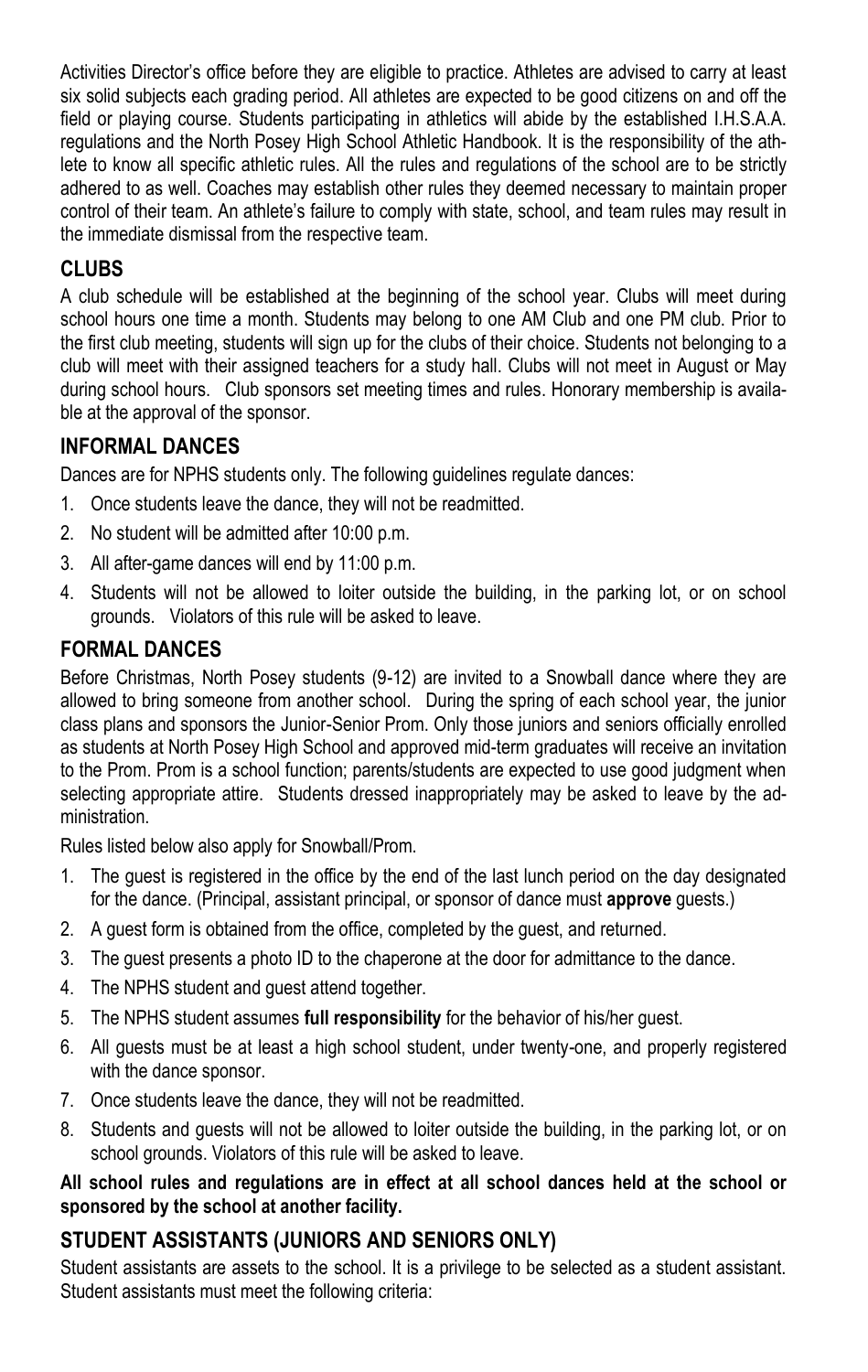- 1. Maintain at least a **95% attendance** record; and,
- 2. The student must show the supervisor his/her report card each reporting period. If a student receives two D's or one F or falls below a 2.7 GPA, the student will no longer be a student assistant. Other arrangements will be made for this student. If passing, the student may return to duty. On the second offense, the student may be removed from the position altogether.
- 3. Students must be willing to be held to a higher level of responsibility and confidentiality. Any disciplinary action may result in removal from the position.
- 4. Students must fill out a request to become an assistant before being considered.

#### **HONORARY ORGANIZATIONS**

**National Honor Society:** Eligibility for membership is open to sophomores (after first semester), juniors, and seniors who have a cumulative grade point average of 3.5 or above and have completed required application process. The student must have demonstrated service to the school and community, positive leadership, behavior, attitude, integrity, ethics, and cooperation throughout their high school career. Members are required to maintain a high level of scholarship, service and character to retain membership. **Loss of citizenship and cheating will affect a student's current status or enrollment eligibility in NHS.**

## ATTENDANCE INFORMATION

## **ATTENDANCE PROCEDURES**

Regular and punctual school attendance is vital to deriving maximum benefit from the instructional program and to developing habits of responsibility, punctuality and self-discipline. Consistent daily attendance of students **is not an option**; it is a requirement under the laws of Indiana as expressed in the **Compulsory Attendance Statute (IC 20-33-2).** Ensuring students consistently attend class on a daily basis is a responsibility which is shared, and rightly so, by students, school officials, parents/guardians, and the general community at large. Unless a student is legally emancipated, parents are considered by North Posey High School to have educational rights until graduation even if the student is eighteen. Therefore, the parent is responsible for attendance and will receive grade reports. Students who are in violation of school attendance regulations may be reported to the judicial system and/or expelled. A parent/guardian must also recognize that time away from school for vacations, health-care appointments or other events or occasions not directly related to the student's educational program should be kept to an absolute minimum, and when unavoidable, scheduled at times that would result in the least interference with the school day, and thus, the educational process. Attendance is recorded each period and is reported by grading period on the student's report card. Students who are too ill to attend school the last four periods of the day are also not allowed to attend or participate in any extracurricular events on the same day. Students ill on Friday may participate in weekend activities if they are well enough to do so. Students who miss school for personal reasons must also be in attendance for at least half of the school day in order to participate in extracurricular events occurring on the same day.

Consequently, the Board of School Trustees of the M.S.D. of North Posey County has determined attendance shall be reflected in the individual student's records, and those students who are avoidably absent shall be subject to academic and disciplinary penalty.

Upon arrival to school, all students should immediately enter the building. Loitering in the parking lot is not allowed. Students may not leave school at any time during the school day without the consent of the parent/guardian and the principal/designee. Students are expected to be present in school before and after appointments whenever possible. **Any students who are leaving and/or returning during the school day must sign in and/or out in the main office**. Students the SICTC, a Co-op, or on early dismissal do not have to sign in or out in the office. However, the front door will be the only door students may enter after 8:00 a.m. Failure to comply with these expectations results in an automatic unexcused absence.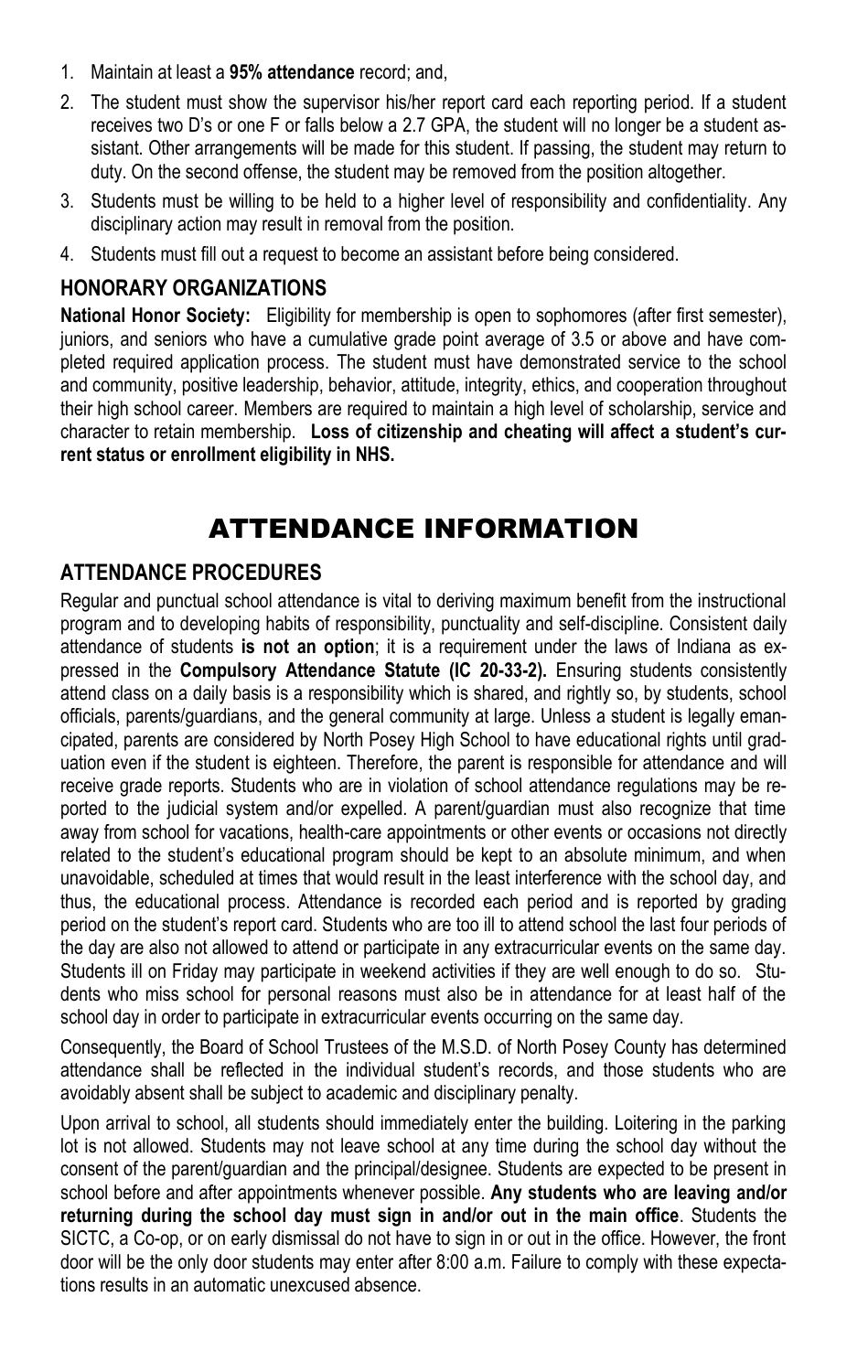## **ATTENDANCE GUIDELINES**

More than five countable, excused or unexcused, absences from any class in one semester is considered excessive. When a student reaches **five absences**, the parent/guardian will be notified in writing. When a student reaches the level of **eight** countable, excused or unexcused, absences from any class in one semester, the parent will again be notified in writing. The parent/guardian will be advised of the serious consequences that will follow when a student accumulates ten absences from school in one semester. It is recommended that the parents contact the school when absences become excessive. **Students with five or more absences in any class may not be permitted to participate in field trips, college visits, etc**. Exceptions to these restrictions will be reviewed by the administration. **Upon the student incurring eleven (11) countable absences from any class in one semester the student will lose credit and possibly face expulsion for excessive absences.** 

**When credit loss is evaluated, three tardies may be counted as one unexcused absence for that class, and the student will lose the final exam exemption for that class. The parent/guardian will be notified in writing of the loss of credit(s) in any or all classes for the semester.** A Board of Appeals has been established for any families who wish to pursue such a hearing concerning loss of credit. The principal should be contacted to begin the process.

#### **REPORTING ABSENCE(S)**

- 1. A parent/guardian should call the school at 673-4242 between 7:30 and 10:00 AM describing the reason for absence.
- 2. A parent/guardian who misses the phone call time should send a note describing the reason for absence and send to school the day student returns to school. The student will be marked unexcused/truant and may receive disciplinary action if a note is not received within 24 hours.
- 3. When possible the school will attempt to contact a parent/guardian when no call has been received.
- 4. Failure to clear an unexcused/truancy absence within 24 hours will result in disciplinary action.

## **APPOINTMENTS/LEAVING SCHOOL EARLY PROCEDURE**

- 1. Parents and students should make every effort to schedule medical, dental, etc. appointments after school hours.
- 2. The office must be notified of the appointment the day of, or on a day prior to, the appointment.
- 3. A document will be issued to the student that will serve as a pass to come to the office to sign out.
- 4. The above document or an official document from the physician/dentist/court/etc. must be signed by the physician/dentist/court etc. and returned to the office on the next day of attendance.
- 5. A student who becomes ill may only leave school through the nurse's office procedure. For students to leave the building due to illness, they must see the nurse or administrator if the nurse is not available, for it to be considered an excused absence.
- 6. Students are not excused for appointments, trips, etc. during final exams.

Failure to follow the procedure may cause the absence to be counted as truancy.

#### **ABSENCES**

School absences are classified in one of the following three categories and will be countable or exempt from the 10-day limits:

A. Excused - parent has called, sent a note and the reason is an acceptable according to State and North Posey guidelines: illness, injury, funerals or prearranged approved absences. Make-up work will be accepted within one day of the student's return. (Teachers may allow a longer length of time, but it is the student's responsibility to arrange with the teachers for make-up work.) Excused absences may be exempted from or counted toward the 10-day limit.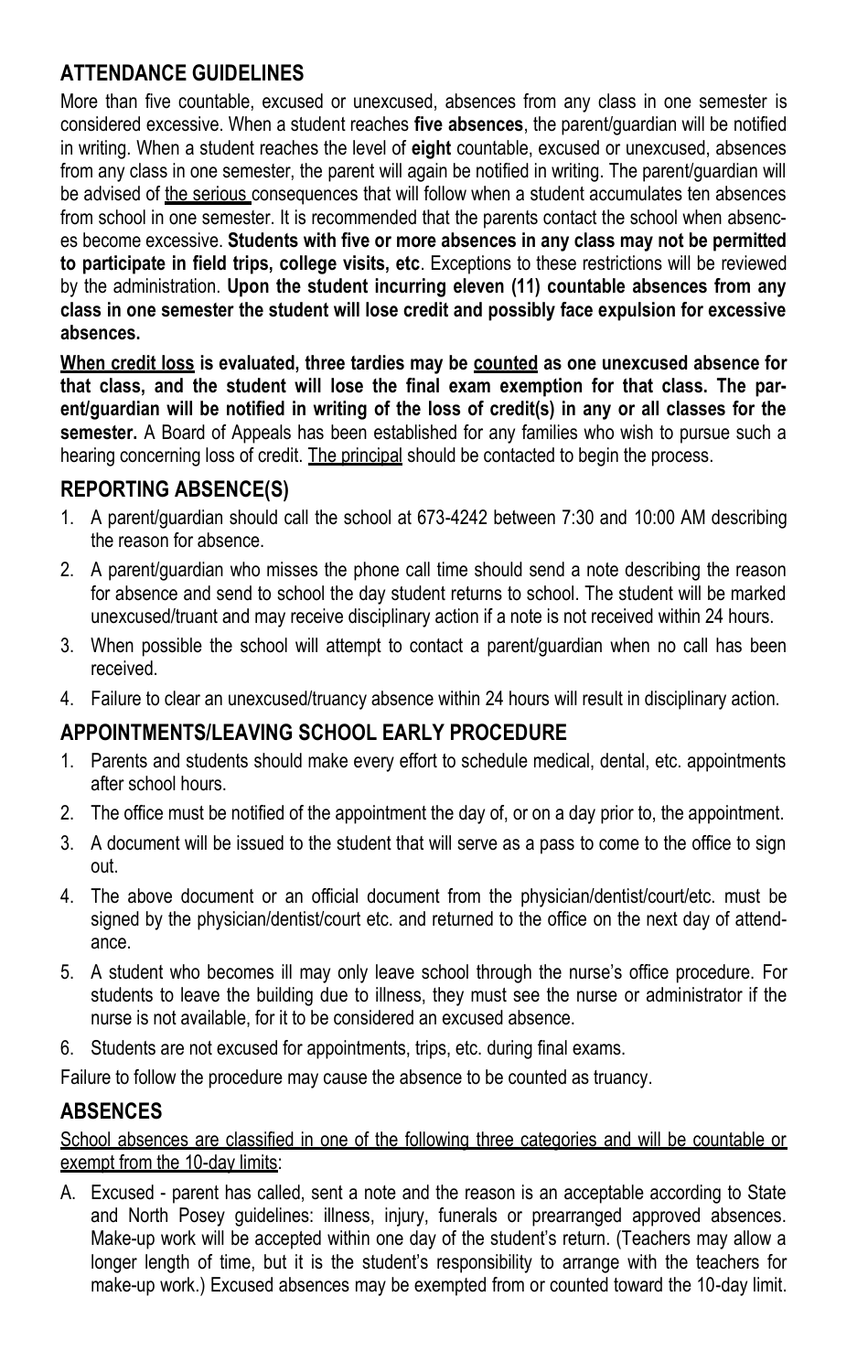(See Absence Count below.)

- B. Unexcused/Personal parent has called (with 24 hours' notice), sent a note but is **not** an acceptable reason by State or North Posey guidelines. Examples: car trouble, missed bus, childcare, and oversleeping. **Make-up work will be given at the teacher's discretion.** With the exception of suspensions, all unexcused/personal absences are counted toward the 10-day limit and loss of final exam exemption.
- C. Unexcused/Truancy
	- 1.) any absence without the parent's approval or knowledge
	- 2.) leaving class without the permission of the teacher
	- 3.) being tardy to class by more than 5 minutes without verifiable reason
	- 4.) aiding another student in being truant

Students who arrive *on school property* for the school day may not leave until their class day is complete unless the building principal or assistant principal grants permission. **If a student leaves without permission for any reason, he/she will be considered truant.**  All truancies are counted toward the 10-day limit and the final exam exemption.

## **PRE-ARRANGED ABSENCE**

- A) If a child must be absent from school, *the parent/guardian must contact the principal prior to the absence*. The proper pre-arranged absence form must be properly signed and returned according to the specific procedure.
- B) Teachers may assign work and any such work is to be completed upon the student's return to school.
- C) Pre-arranged absences will count towards the student's 10-day limit per semester and may be considered parent-excused or unexcused based upon the determination of building principal. Pre-arranged absences during final exams can only be made by students who qualify for an exemption. Students who have a truancy/unexcused absence during final exams will receive a zero for the final exam.
- D) Valid reasons for pre-arranged absence include (but are not limited to):

A principal approved educational experience or family once-in-a-lifetime occasion requires 5-day advance notice to be considered excused. The principal, the parent and each teacher must sign the prearranged absence form. The student must return the signed form to the office.

**The student must return the signed form to the office 5 days prior to the pre-arranged absence.** Teachers may assign work and any such work is to be completed upon the student's return to school. Failure to give five school days' notice to the principal may result in absence's being considered unexcused. **If notification is given with less than five days up to 24 hrs. prior the absence will be considered a personal/excused absence**.

Medical/Dental/Court/Driver's license appointments, etc. requires that the student bring a note to the office one day prior to the absence. The student will then obtain a verification document that must be signed by the appropriate professional and returned to the office upon return to school. Students who become ill or injured and see a professional must have the visit documented that day and brought to the office the next day a student returns to school.

College Visits - absence(s) for college visit(s) may be taken any day throughout the school year up until May 1st.

Seniors have two (2) college visits. Juniors have one (1) college visit.

Note: Students with poor attendance records may be denied a request to take a college visit day.

a) The student must have a parent/guardian request a college visit pass prior to the day of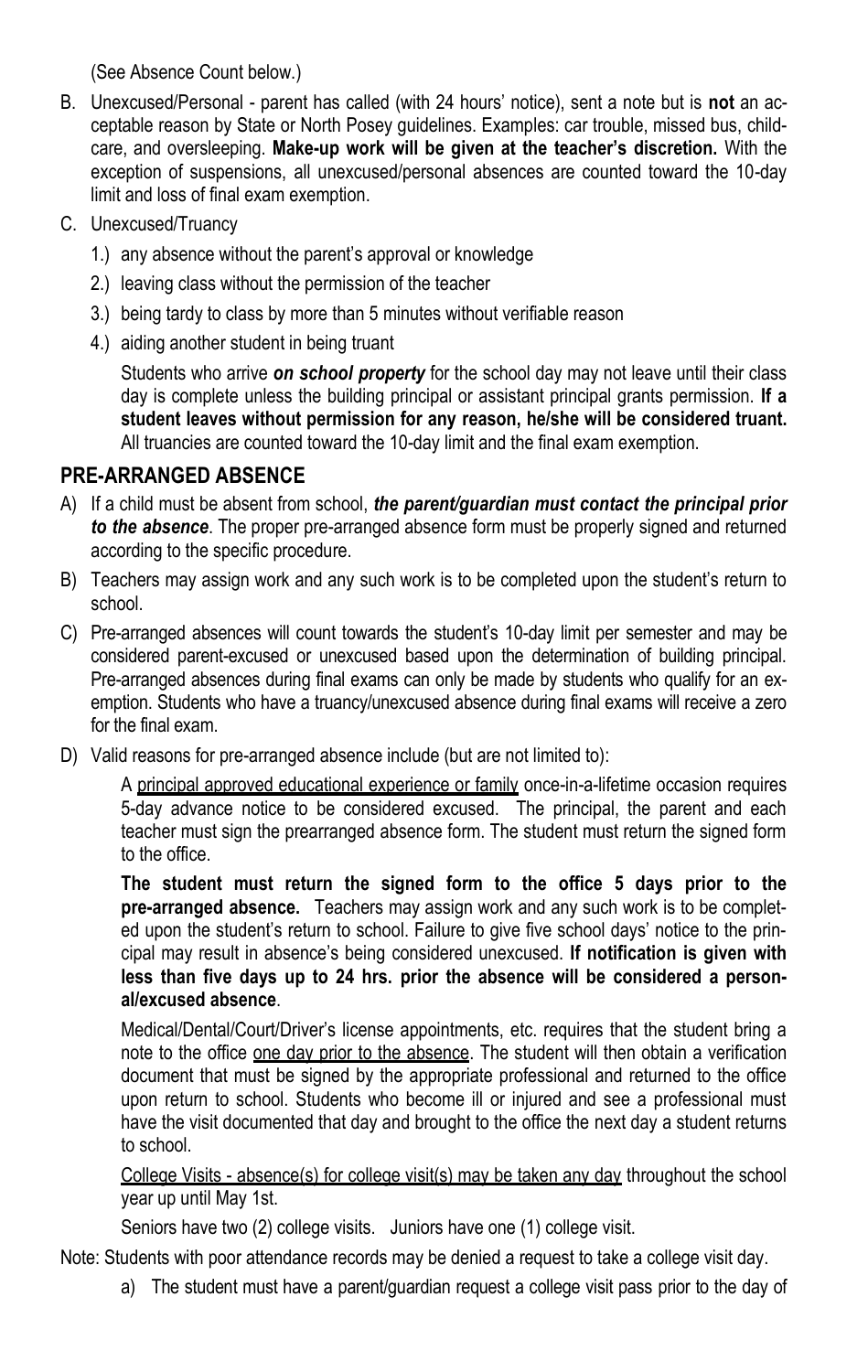the visit. If a pass is not requested prior to the day of the visit, the absence will be classified as unexcused/personal.

- b) The student must pick up a pass in the MAIN OFFICE in advance.
- c) Someone from the college/university admission's office must sign the pass.
- d) The student will be listed as unexcused/personal until documentation is provided.

In addition, college representatives visit North Posey High School frequently throughout the school year. Seniors need to sign up for these visits via Google form provided by the Guidance Office at least two days before the visit. Seniors may be excused for visits with six representatives. Juniors will be excused to visit with at most two. A list of those students who have signed up will be distributed to the teachers on the day of the scheduled visit. If the student's name is not on the list, teachers may not allow the student to attend the visit. Loss of citizenship rating may affect college visitation days away from school and at school.

#### *The principal reserves the right to determine excused, unexcused and pre-arranged absences.*

## **ABSENCE COUNT**

- A. Count against the **10-day** limit:
	- 1. Illness -parent calls before 10:00 or sends a note to verify
	- 2. Funeral visitations other than immediate family
	- 3. Unexcused personal absence or truancy
	- 4. Prearranged
	- 5. Driver's License (3 class period time limit only)
	- 6. Other excused absences not covered in B. or C. below
	- 7. Job Shadowing

#### C**. Do not count against the 10-day limit**

- 1. Family funerals or visitations for deaths in the immediate family (mother, father, siblings, grandmother or grandfather)
- 2. Funerals other than immediate family
- 3. Field trips/school related
- 4. College visitation arranged, documented, and within limits
- 5. Service as a Page in Indiana General Assembly
- 6. Precinct election worker arranged and documented
- 7. Indiana National Guard service
- 8. Court ordered
- 9. Religious Holiday/Activity
- 10. Principal Excused Office visit

## **APPEAL PROCESS**

The Board of Appeals consists of the principal, a counselor, and a faculty member. The purpose of the Board of Appeals is to preside over and conduct a formal hearing concerning any students who have lost credit(s) because of accumulated absences. It is the responsibility of the parent/guardian to file an official appeal within ten days of the postmarked date on the letter sent to them concerning the loss of the student's credits. This appeal must be filed in writing with the building principal stating the reasons for the appeal. Reasonable requests by the Board of Appeals for documentation concerning absences must be honored. Based on the results/findings, the Board of Appeals may establish a contract system for the student(s) involved. This policy was adopted by the **M.S.D. of North Posey County Board of Education on March 13, 1995.**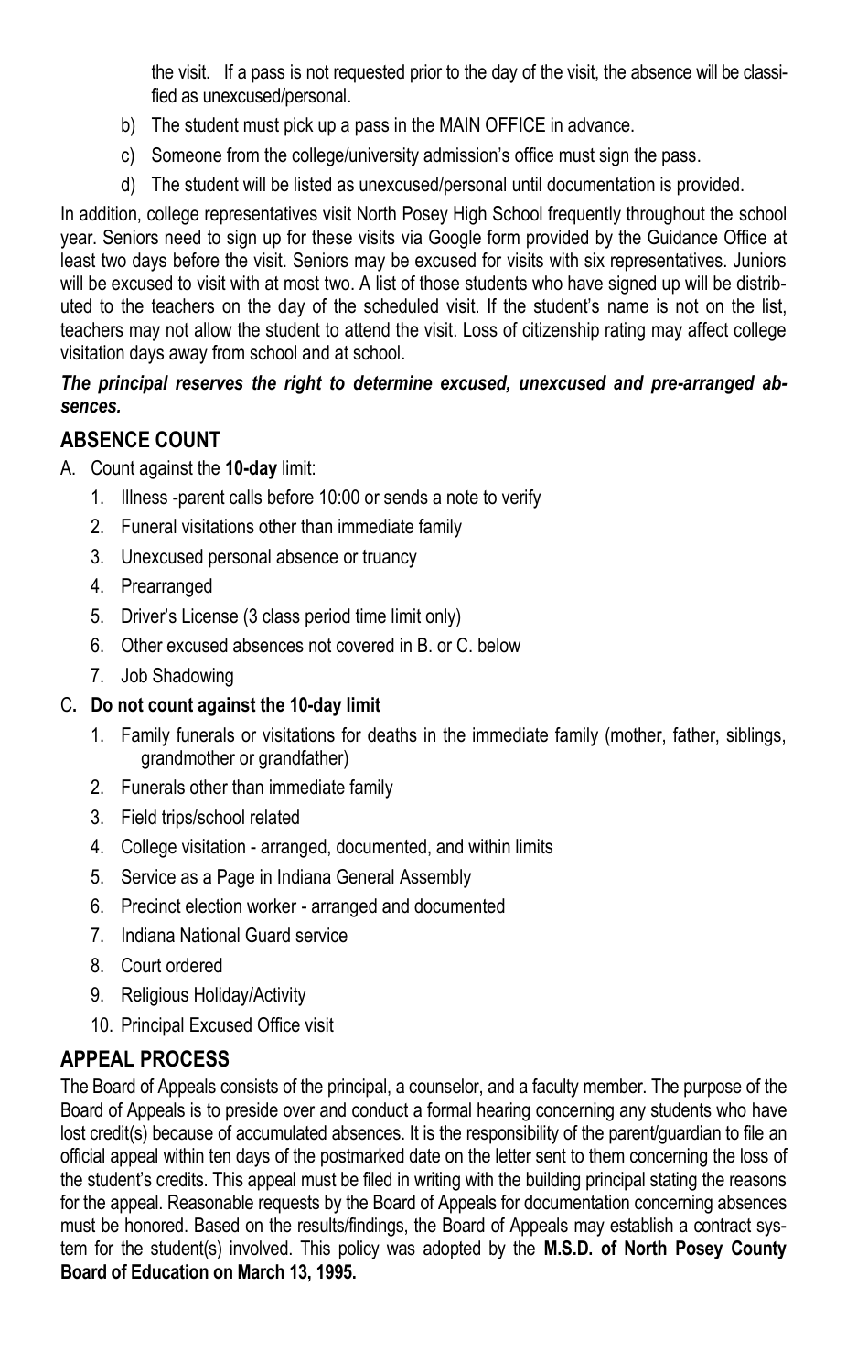## **LONG-TERM ABSENCES**

A parent must produce documentation of a student's incapacity to attend school to the principal/designee within a reasonable time **after it is requested.** The documentation required shall be signed by an Indiana physician or by an individual holding a license to practice osteopathy or chiropractic in this state.

If after such a document is requested and is not delivered, the principal may take the following action:

a) Suspending the student up to five days from school, or b) recommend expulsion for the student for the remainder of the semester in accordance with the Indiana Student Due Process Statute IC 20-33-8.

If medical documentation is provided for 11 or more total absences, 20 consecutive absences and/or absences excused for medical reasons is a continuous problem, students may be considered for one of the following:

- 1. Medical withdrawal grades will be removed
- 2. Alternative educational program

## **FINAL EXAM POLICY:**

All students are required to take final exams in all courses.

## **PASSES**

Each student is scheduled to an assigned area for each period he/she is attending our school. All students not in their scheduled locations must have a pass. The teacher in charge of the class or another teacher or administrator who is authorized to withdraw the student from class for necessary work will fill out hall passes. Passes are issued for a specific purpose and are to be used for that purpose only. Students may not be issued a permanent pass.

## **TARDINESS**

Any student tardy to school after the beginning of first period **must sign in at the main office and obtain a pass for admittance to class.** All tardies to school are considered unexcused unless the student is riding corporation transportation that arrives late to school or unless a parent has called to report the student late because of illness. Parents must call or send a note listing the reason for tardiness or absence. Arriving after 8:00 a.m. will result in a tardy to first period. Arriving after 8:40 a.m. will result in an absence to first period. Tardies to school will be charged against 1st period attendance. Arriving to other classes after 20 minutes will result in an absence charged to that class. A student will be considered truant for any full classes missed before a late arrival if proper documentation is not provided.

## **EXCEPTION TO COMPULSORY ATTENDANCE STATUTES**

Indiana Public Law 121-1989 provides that a student must be enrolled in school until:

- A) Age EIGHTEEN
- B) Graduation
- C) Age SIXTEEN unless withdrawn with the written consent of the parent or guardian.
- D) With the approval of the State Board of Education is excused by the superintendent as found mentally or physically unfit for school attendance. An exclusion or excuse under this regulation shall be valid only for the school year for which it was issued.

## **EARLY DISMISSAL (SENIORS ONLY)**

**Senior students** who wish to have shortened school days during their **second semester** must meet the following requirements:

1. The student is on track to graduation.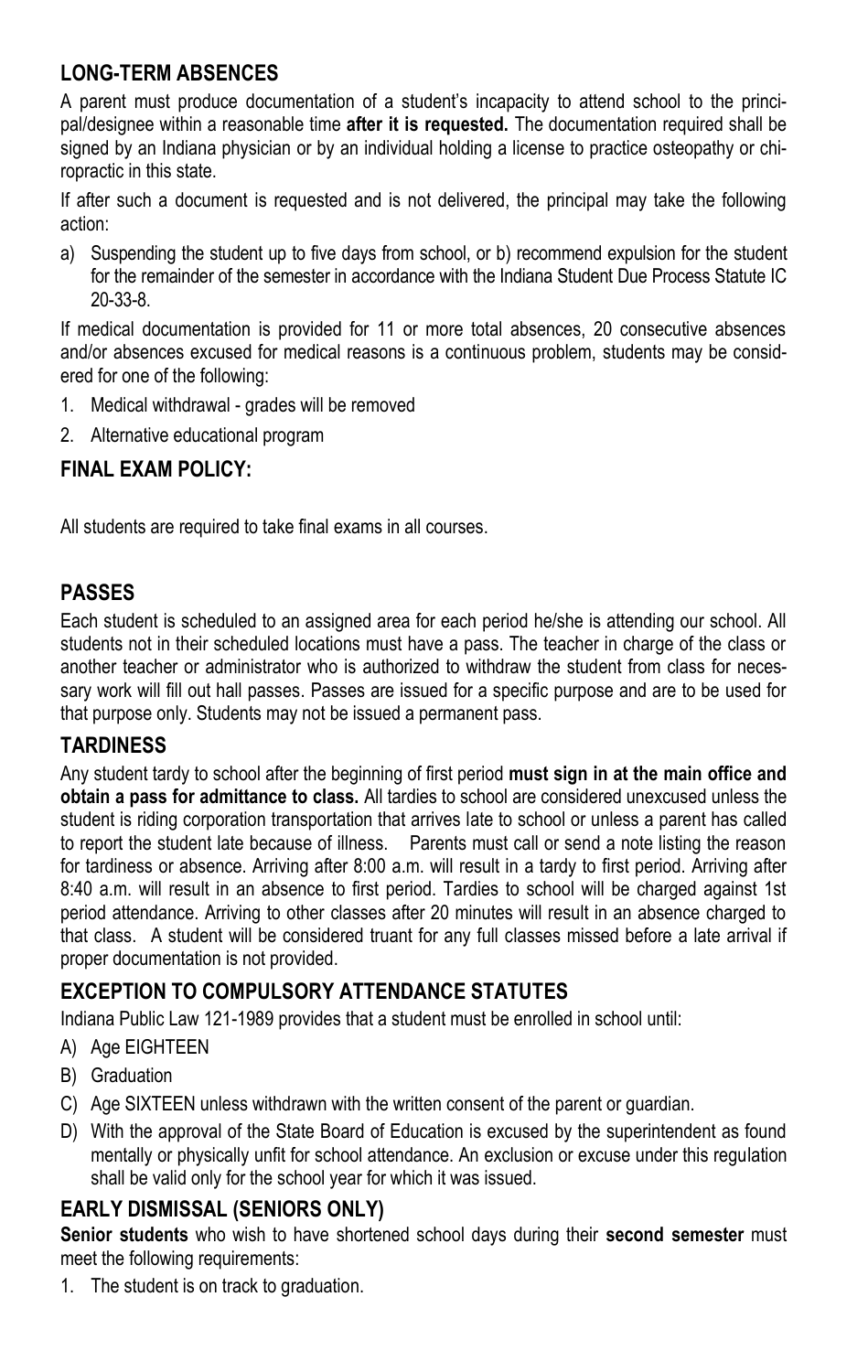- 2. The student is in no danger of losing credits for graduation.
- 3. The student has passed both portions of the state required graduation exams or is expected to qualify for a waiver, is expected to graduate through a graduation pathway, or post-secondary readiness
- 4. The student's reason for requesting the early dismissal meets one or more of the extraordinary or emergency circumstances as outlined in a resolution by the State Board of Education:
	- a. family obligations
	- b. temporary medical condition and do not qualify for homebound
	- c. emancipated and has financial need

The NPHS administration and guidance department use the following to determine eligibility of a senior student for early dismissal:

- a. Free and Reduced Lunch status (Financial Hardship)
- b. College Enrollment
- c. Medical hardship
- 5. The student has completed documents with the guidance office; has secured the principal's recommendation and School Board's approval before the end of the first semester.

The principal reserves the right to recommend or refuse early dismissal status.

## DISCIPLINE

## **DUE PROCESS**

The school will follow the procedures and processes as prescribed in Indiana Code enacted and amended by the Indiana General Assembly with regard to all disciplinary action.

#### **SEARCH AND SEIZURE**

- A. As used in this section, "reasonable cause for a search" means circumstances which would cause a reasonable person to believe that the search of a particular person, place, or thing will lead to the discovery of (1) evidence of a violation of the student-conduct standards contained in the student handbook; (2) anything which, because of its presence, presents an immediate danger of physical harm or illness to any person.
- B. All lockers and other storage areas provided for student use on school premises remain the property of the school corporation and are provided for the use of the student, subject to inspection, access for maintenance, and search, pursuant to this section. No student shall lock, or otherwise impede access, to any locker or storage area, except with a lock provided by, or approved by, the principal of the school in which the locker or storage area is located. Unapproved locks shall be removed and destroyed. (1) The principal, or a member of the administrative staff designated in writing by the principal, may search a locker and its contents when the person conducting the search, or the principal designating the person to search, has reasonable cause for a search of the locker searched. (2) The principal, a member of the administrative staff, or a teacher, may search a desk or any other storage area on school premises other than a locker, when the person conducting the search has reasonable cause for a search.
- C. The principal, or another member of the administrative staff designated in writing by the principal and acting at the direction of the principal, may search the person of a student during a school activity if the principal has reasonable cause for a search of that student. Searches of the person of a student shall be limited to: (1) searches of the pockets of the student; (2) any object in the possession of the student, such as a purse or briefcase, and/or; (3) a "pat down" of the exterior of the student's clothing. Searches of the person of a student, which require removal of clothing other than that of a coat or jacket, or shoes, shall be referred to a law enforcement officer in accordance with subsection G of this section. A person of the same sex as the student being searched shall conduct searches of the person of a student in a private room. At least one, but not more than three, additional persons of the same sex as the student being searched shall witness, but not participate, in the search. At the request of the student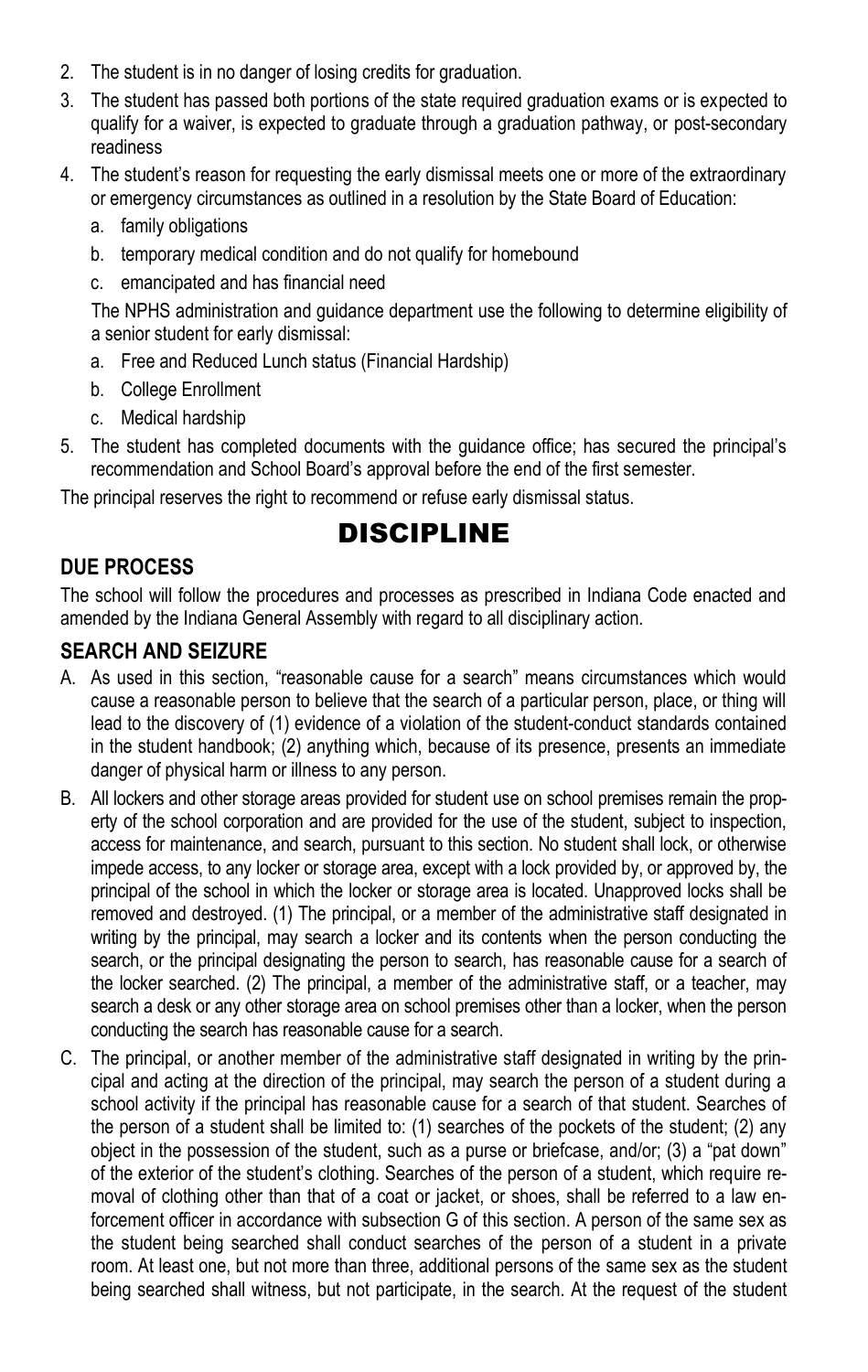being searched, an additional person of the same sex as the student, designated by the student, and reasonably available on school premises, shall witness the search. The parent or guardian of any student searched shall be notified of the search as soon as possible.

- D. The privilege of bringing a student-operated motor vehicle on to school premises is hereby conditioned on written consent by the student driver, the owner of the motor vehicle, and the parent or guardian of the student to allow search of that motor vehicle. Refusal by a student, parent or guardian, or the motor vehicle owner to provide or allow access to a motor vehicle on school premises at the time or a request to search the motor vehicle, shall be cause for termination, without further hearing, of the privilege of bringing a motor vehicle on to school premises. The principal, or a member of the administrative staff designated in writing by the principal, may request a law enforcement officer to search a motor vehicle on school premises, subject to subsection G of this section.
- E. Anything found in the course of a search conducted in accordance with this section, which is evidence of a violation of the student conduct standards contained in the student handbook, may be (1) seized and admitted as evidence in any suspension or expulsion proceeding, if it is tagged for identification at the time it is seized and kept in a secure place by the principal or the principal's designee, until it is presented at the hearing, (2) returned to the parent or guardian of the student from whom it was seized, (3) destroyed if it has no significant value or (4) turned over to any law enforcement officer in accordance with subsection G.
- F. Anything found in the course of a search conducted in accordance with this section, which by its presence presents an immediate danger of physical harm or illness to any person, may be seized and: (1) returned to the parent or guardian of the student from whom it was seized, (2) destroyed, or (3) turned over to any law enforcement officer in accordance with subsection G.
- G. The principal, or a member of the administrative staff designated in writing by the principal, may request the assistance of a law enforcement officer to (1) search any area of the school premises, any student, or any motor vehicle on school premises (2) identify or dispose of anything found in the course of a search conducted in accordance with this section. Where law enforcement officers respond to such a request, no school employee shall assist or otherwise participate in any search conducted.

#### **SUSPENSION AND EXPULSION**

According to Indiana Code 20-33-8-14:

- A. The following are the grounds for expulsion or suspension, subject to the procedural requirements (up to 10 days)
	- 1. Student misconduct
	- 2. Substantial disobedience
- B. Apply when:
	- 1. A student is on school grounds immediately before, during, and after school hours and at any other time when the school is being used by a school group;
	- 2. A student is off school grounds at a school activity, function, or event; or
	- 3. A student is traveling to or from school or a school activity, function, or event.

**In addition to the times listed above, a student may be suspended or expelled for engaging in an unlawful activity on or off school grounds if the unlawful activity may reasonably be considered an interference with school purposes or an educational function, or the student's removal is necessary to restore order or protect persons on school property.** Any unlawful activity meeting the above criteria which takes place during weekends, holidays, other school breaks, and the summer period when a student may not be attending classes or other school functions may reasonably be considered to be an interference with school purposes or an educational function.

The following types of student conduct constitute grounds for expulsion or suspension under Indiana Code but are not limited to: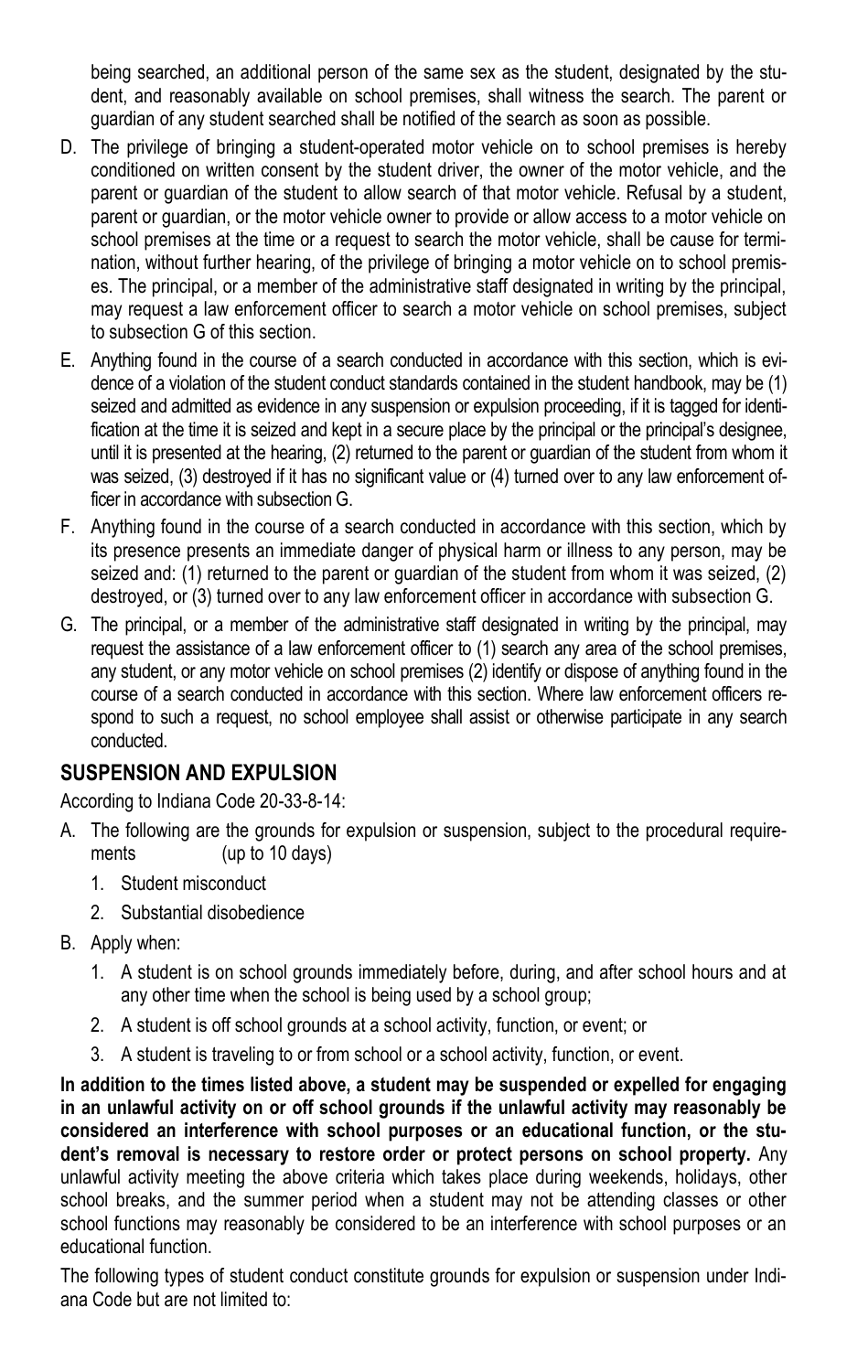## **RULE 1. DISRUPTION OF SCHOOL**

Using violence, force, noise, coercion, threats, intimidation, fear, passive resistance, or other comparable conduct constituting an interference with school purposes or urging other students to engage in such conduct. The following enumeration is illustrative of the type of conduct prohibited by Indiana Code:

- A) Occupying any school building, school grounds, or parts thereof with the intent to deprive others of its use
- B) Blocking the entrances or exits of any school building, corridor, or room therein with the intent to deprive others of lawful access to or from, or use of the building, corridor, or room
- C) Firing, displaying, or threatening use of firearms, explosives, or other weapons on the school premises for any lawful or unlawful purpose. (Federal law requires expulsion for a period of at least one calendar year, with the return of the student to be at the beginning of the first school semester after the end of the one-year period)
- D) Prevention of or attempting to prevent by physical act the convening or continued functioning of any school or educational function or of any lawful meeting or assembly on school property
- E) Continuously and intentionally making noise or acting in any manner to interfere seriously with the ability of any teacher or any of the other school personnel to conduct the educational function under his/her supervision

This subdivision of Indiana Code shall not, however, be construed to make any particular student conduct a ground for expulsion where such conduct is constitutionally protected as an exercise of free speech, assembly or other right under the Constitution of Indiana or the United States.

#### **RULE 2. THEFT, DAMAGE OR DESTRUCTION OF SCHOOL OR PRIVATE PROPERTY**

- A) Setting fire to or substantially damaging any school building or property
- B) Vandalism/Theft
- C) Causing or attempting to cause damage to school property
- D) Intentionally causing or attempting to cause damage to private property, stealing or attempting to steal private property, or repeatedly damaging or stealing private property
- E) Vandalizing computers or computer equipment, altering computer software without expressed consent from the teacher, or entering the personal files of teachers, the administration or students

## **RULE 3. ASSAULT/FIGHTING/THREAT/HARRASSMENT**

- A) Intentionally causing or attempting to cause physical injury or intentionally behaving in such a way as could reasonably cause physical injury to any person. Self-defense or reasonable action undertaken on the reasonable belief that it was necessary to protect some other person does not, however, constitute a violation of this provision.
- B) Threatening or intimidating any student for the purpose of, or with the intent of, obtaining money or anything else of value from the student
- C) Sexual and racial harassment Students who harass other students through conduct or communication of sexual or racist nature are in violation of M.S.D. of North Posey County policy. Violation of the school harassment policy will result in disciplinary action that could include suspension or expulsion. Any student who feels he/she is the victim of harassment should contact the building principal or assistant principal immediately. The principal will investigate all such reports promptly. Anyone found to be in violation of this code of conduct shall be subject to disciplinary action up to and including suspension and/or expulsion and possible criminal prosecution.
- D) Verbal abuse, "bullying," any indecent language or gesture or acts, threats of violence to the school faculty, staff, or students are prohibited. Bullying is defined by the Act as "overt, re-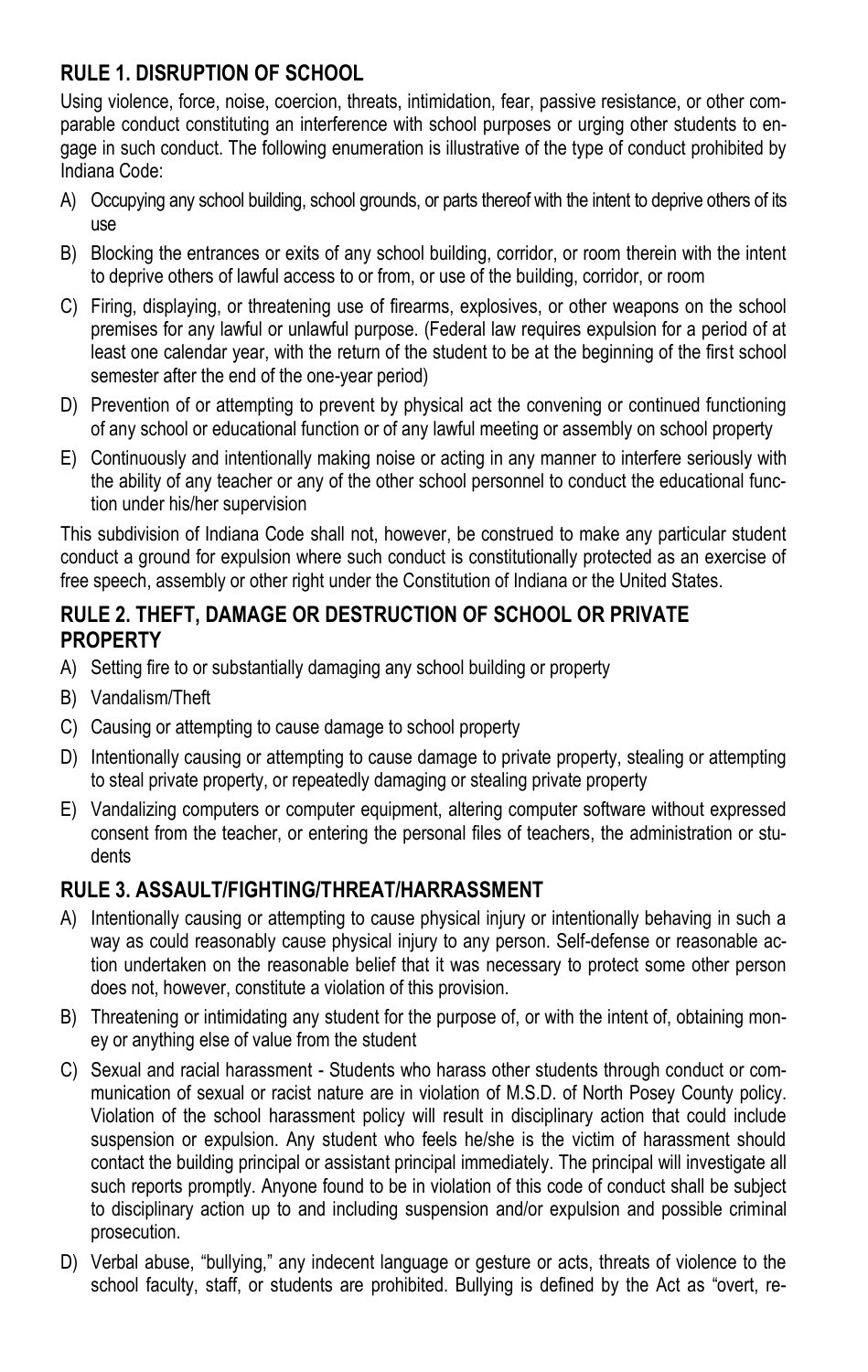peated acts or gestures, including verbal or written communications transmitted; physical act committed; or any other behaviors committed by student or group of students against another student with the intent to harass, ridicule, humiliate, intimidate, or harm the other student."

## **RULE 4. WEAPONS OR DANGEROUS INSTRUMENTS**

- A) Knowingly possessing, handling, or transporting a knife or any object that can reasonably be considered a weapon
- B) Throwing any object in such a manner as to threaten the safety of students or school personnel

## **RULE 5. SUBSTANCE ABUSE**

- A) Knowingly possessing, using, transmitting, selling, or being under the influence of any narcotic drug, hallucinogenic drug, amphetamine, barbiturate, marijuana, synthetic drug, alcoholic beverage, or intoxicant of any kind. Use of a drug authorized by a medical prescription from a physician is not a violation of this subdivision. All prescription and over-the-counter medications must be located in the nurse's office.
- B) Engaging in unlawful selling of an illegal substance, look-alike substance, possessing drug paraphernalia, or engaging in a criminal law violation that constitutes a danger to other students or constitutes an interference with school purposes or an educational function.
- C) Possessing, smoking or using any tobacco products on school grounds or at school functions
- D) Drug testing option available, contact school administration.

## **RULE 6. INSUBORDINATION**

- A) Failing in a substantial number of instances to comply with directions of teachers or other school personnel during any period of time when the student is properly under their supervision where the failure constitutes an interference with school purposes or an educational function
- B) Refusing to identify himself/herself when asked to do so by school personnel while on school property or engaged in a school activity.
- C) Disrespect to school staff. Substitute teachers and student teachers are recognized as classroom teachers by the administration. Students are expected to afford them the same courtesy and cooperation as they afford regular teachers.
- D) Failure to serve detention
- E) Failure to complete required schoolwork assigned during class time and/or school paperwork.

## **RULE 7. VIOLATION OF STATE/FEDERAL LAW**

- A) Engaging in activity forbidden by the laws of Indiana that constitutes an interference with school purposes or an educational function
- B) Engaging in unlawful activity on or off school grounds if the unlawful activity may reasonably be considered to be an interference with school purposes or an educational function

## **RULE 8. ELECTRONIC DEVICES**

Students shall not bring equipment or other objects to school or school activities that can be considered disruptive and/or that are not being used in the educational process without permission from school personnel. Such devices include but are not limited to lasers, laptops, video games, iPods, and electronic tablets.

## **RULE 9. CELL PHONES**

Students are permitted to use cell phones and cell phone connected peripherals (Apple watches, air pods, etc.) prior to the start of the school day, after the school day, and at lunch in the foyer and cafeteria only. Storage pouches will be placed in classrooms for safekeeping of cell phones and peripherals (Apple watches, air pods, etc.) during the instructional period. Students caught using devices in classrooms will be subject to disciplinary consequences. The first offense will result in the phone being confiscated and taken to the office, available for pickup by the student at the end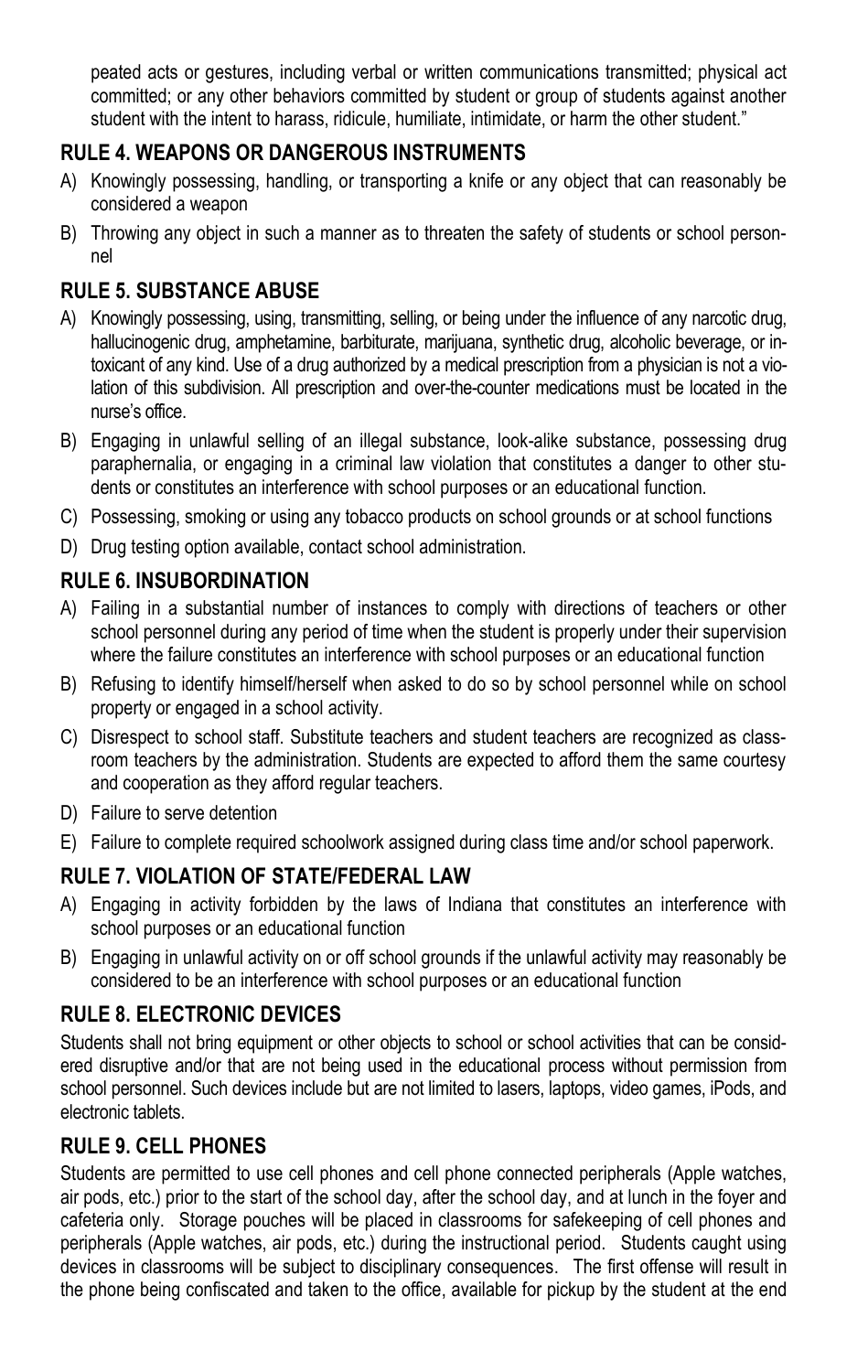of the day. The second occurrence will result in the student requirement to check the phone into the office at the beginning of the school day for a period of 5 school days. Continued violation of this rule can result in further student discipline, including but not limited to detention or suspension.

**Cell phones regarding Sexting and Social Media** – Sexting is defined as the displaying, receiving, or sending pictures showing male or female genitalia and cleavage. Displaying these types of pictures of people under the age of 18 would be considered child pornography. A person 18 or older in possession of or sending pictures to someone younger than 18 could be prosecuted by law, and if found guilty, may be placed on the sex offender list. North Posey High School also prohibits taking pictures/video of students during school hours and posting those to social media or distributing them to other students unless the student is directed to do so by a teacher for educational purposes. Students who take photos/videos of others without their permission and/or without permission from a teacher will be disciplined accordingly.

## **RULE 10. ATTENDANCE**

- A) Excessive tardiness or truancy
- B) Leaving school, class, or a school activity without proper authorization
- C) Violation of school's attendance policy (Attendance Information)
- D) Failure to clear absence within 24 hours

## **RULE 11. DRESS CODE**

Students should dress for "school business" in a clean, neat, and safe manner. Although the school recognizes that fads come and go, and styles of dress are ever changing, certain standards of reasonable dress are expected. The following are specifically **prohibited** but school staff may determine other violations at their discretion:

- A) Headwear, long and/or heavy coats, gloves, and sunglasses
- B) **ALL SHORTS AND SKIRTS MUST BE MID-THIGH LEVEL WHEN THE STUDENT IS SEATED.**
- C) Clothing that states, implies, or displays any reference to drugs, vulgar language, alcohol, tobacco products, nudity, violence, sex, or anything else that may be considered disruptive to the educational process
- D) Any clothing (including tops, sagging or hip hugger pants) that reveals or exposes undergarments
- E) **ALL JEANS, PANTS, AND SHORTS CANNOT HAVE ANY HOLES, SLITS, OR FRAYS.**
- F) See-through tops, tank tops, spaghetti string tops, muscle shirts, and bare midriff tops

*Shirts or tops should cover skin at all times. Tops should have sleeves and be tucked into pants or cover the beltline of the pants when students are sitting, standing, or bending.* 

- G) Chains, jewelry or other forms of ornamentation that are distracting, espouse violence, express violence, or express obscenity - *School authorities will confiscate these items.*
- H) Bare feet and unsafe foot wear (house-shoes are not permitted)
- I) Piercings that may be distracting to the student learning environment
- J) Hair with any unnatural coloring (pink, blue, green, etc.)
- K) Any other apparel or ornamentation deemed inappropriate by the administration Approved dress for spirit days is an exception to the dress code.

In addition to detention, any student not dressed properly, in the opinion of the principal or assistant principal, may be sent home or detained in the office until such time that proper clothing can be delivered to the school. Students may also wear school-issued clothing.

## **RULE 12. SCHOOL RULES**

A) Cheating, plagiarizing, or misrepresenting authorship of any school-related assignment.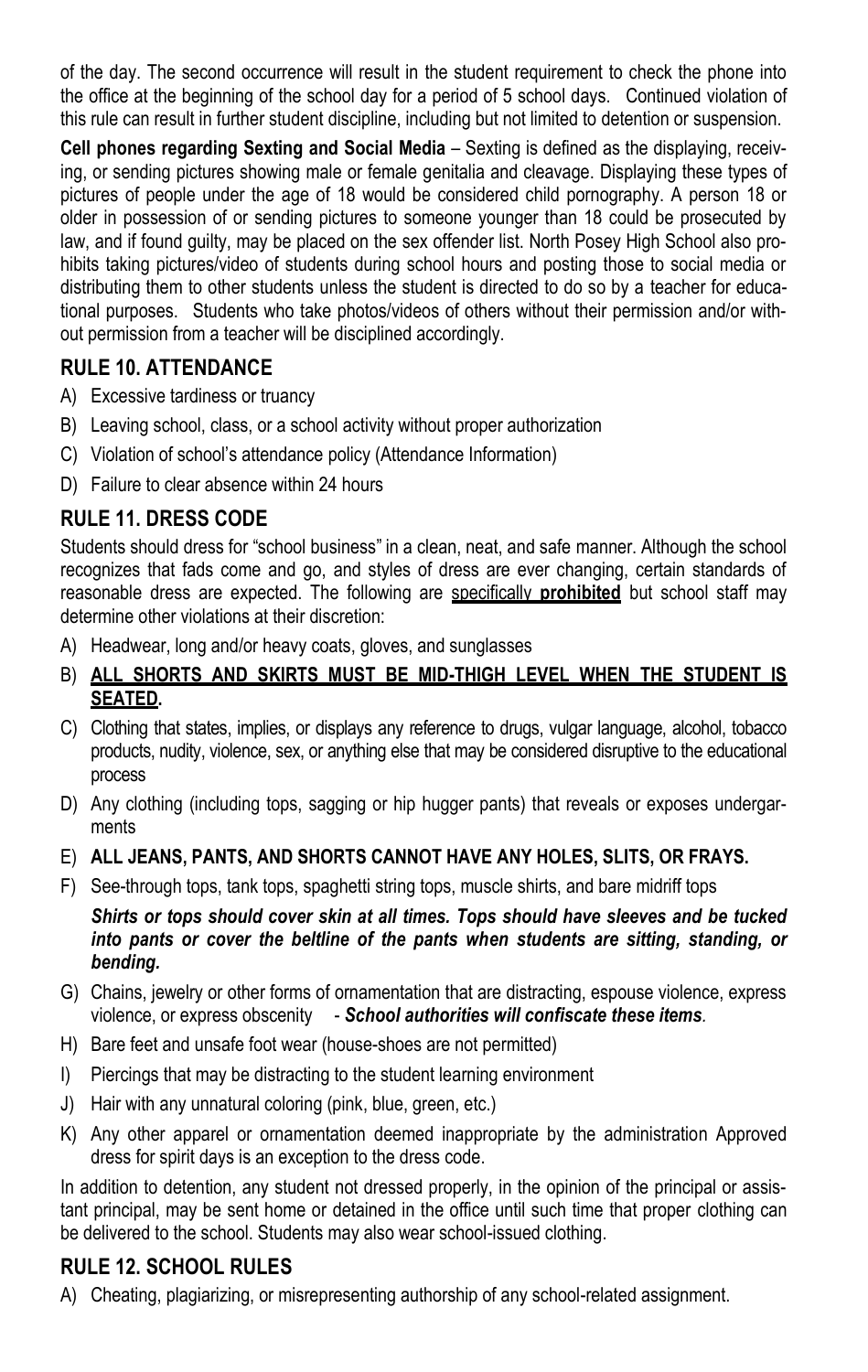- B) Forging or possessing forged documents related to school.
- C) Using abusive, vulgar, profane, or indecent language or gestures that cause a disruption.
- D) Being in a gang at school, or engaging in gang activity at school or at any school sponsored function. This includes wearing clothing, writing or posting of symbols, and using hand gestures that would denote gang affiliation.
- E) Displaying, possessing, texting, or trying to sell profane, obscene or pornographic materials.
- F) Receiving excessive referrals repeated and continual violations of school rules when no apparent effort is being made to improve behavior.
- G) Displaying affection in public- School and school-sponsored functions are not proper places for boys and girls to demonstrate their affection for one another. Physical contact such as kissing, hugging, and embracing is not allowed on the school grounds during the regular school day or at school-sponsored functions.
- H) Violating the school's acceptable user policy for computers and internet.
- I) Violating the school's driving or parking policies

#### **BUREAU OF MOTOR VEHICLES**

**INDIANA PUBLIC LAW-1221-1989** states that the Bureau of Motor Vehicles may not issue a driver's license or beginner's permit to a student who is:

- a) Less than fifteen years old,
- b) A habitual truant (three verified truancies in a school year), and/or
- c) Identified to the Bureau of Motor Vehicles. Indiana Public Law 51-1990 prohibits the Bureau of Motor Vehicles from issuing a driver's license or permit to a person less than eighteen years of age who;
	- 1. Has at least a second suspension from school for the school year under IC 20-33-8-14 or IC 20-33-8-15)
	- 2. An expulsion from school under IC 20-33-8-14, 15,16
	- 3. Withdraws from school before graduating in an effort to circumvent the sanctions listed under this subsection as determined by the superintendent of the school corporation in which the student is enrolled.

The Bureau of Motor Vehicles is required to invalidate a student's license or beginner's permit for the reasons listed above when the appropriate information is filed with the Bureau of Motor Vehicles by the building principal. If a person is younger than eighteen years of age and is under a suspension, expulsion, or has withdrawn from school, the department shall, upon notification by the person's principal, invalidate the person's license or permit. A student whose license or permit has been invalidated for any of the reasons listed above will be eligible for a license or permit or have a license or permit revalidated upon the earliest of one of the following events:

- 1. The student's eighteenth birthday
- 2. One hundred twenty days after the person is suspended
- 3. One hundred eighty days after the person is expelled
- 4. The suspension or expulsion is reversed after the person has had a hearing under IC 20-33-8-20.

The building principal is responsible for completing all written requests for withholding or declaring invalid beginner's permit or operator's license. An appropriate written statement verifying the student's eligibility to apply for a driver's license or permit will be provided to the student by the building principal when the requirements listed above have been met.

#### **DISCIPLINARY GUIDELINES**

**Violations of the above rules may result in corrective disciplinary action. Discipline is to teach and maintain the educational function of the school. Discipline is given to help stu-**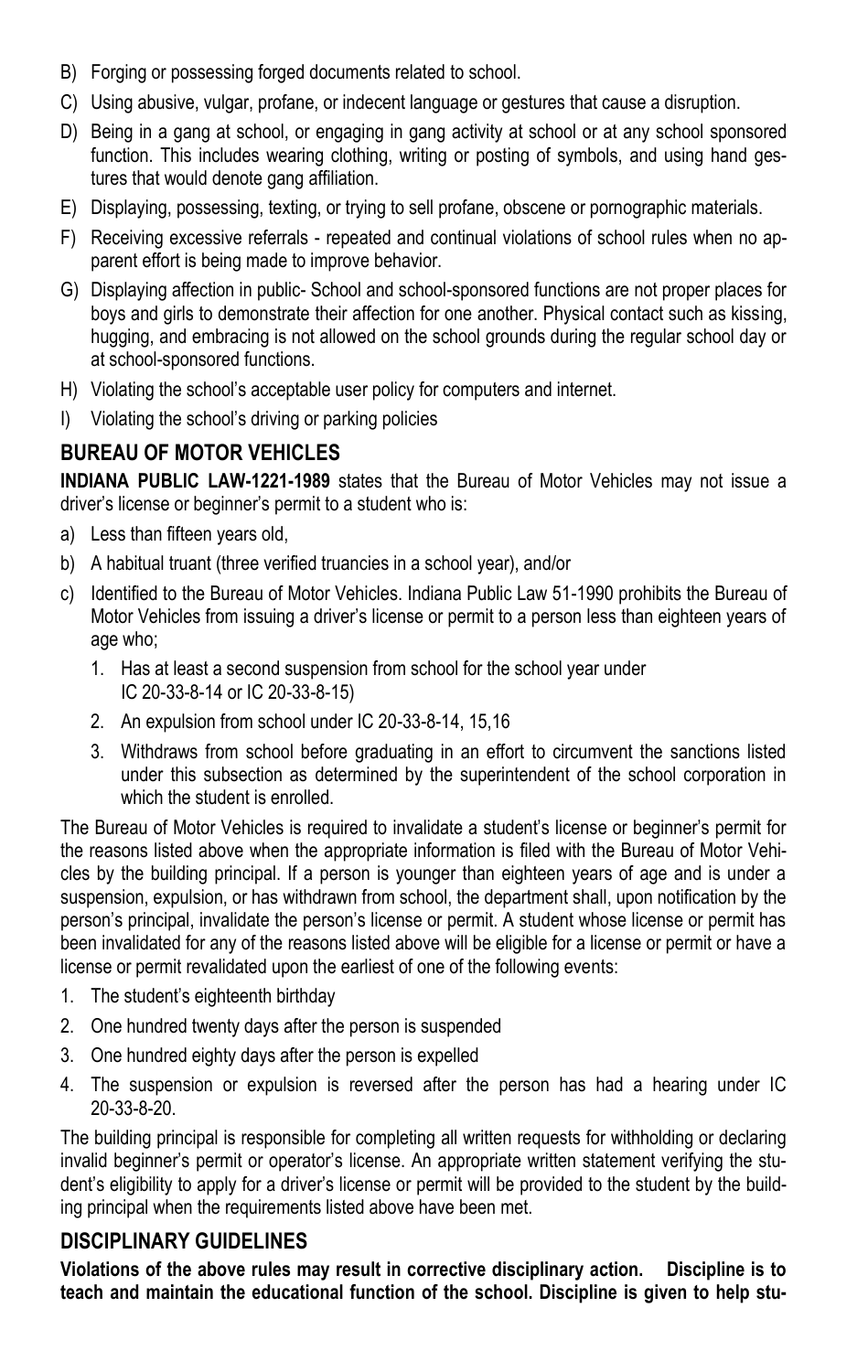#### **dents become responsible citizens and ensure order and safety in schools.**

Any one or a combination of the following actions may be used not necessarily in the order in which they are listed: written warning, counseling, parent conference, detention, restriction of extra-curricular activities, suspension of privileges, suspension from class, suspension from school, suspension from the bus, community service, expulsion from school, referral to juvenile court, substance abuse programs or any other reasonable disciplinary action which is left to the *discretion of the administration of North Posey High School.* 

**Teachers may refer students to the office with recommendations using the guidelines in category 1: Category 1. Violations:** insubordination, misconduct, language/obscenity, dress code, public displays of affection, cell phones, tardies, etc.:

| 1st offense | warning or up to 1 hour detention and/or one class suspension                      |
|-------------|------------------------------------------------------------------------------------|
| 2nd offense | 1 hour detention or 2 hours detention and/or one class suspension                  |
| 3rd offense | 2 hours detention and/or one class suspension and/or out of school suspen-<br>sion |

**Category 2. Violations:** repeat offenders, acceptable user policy, possession of electronic etc. devices, truancy, cheating/misrepresentation:

|                                                                 | 2 hours detention or class suspension and/or out of school suspension |
|-----------------------------------------------------------------|-----------------------------------------------------------------------|
| 5 or more disciplinary referrals may result in OSS or Expulsion |                                                                       |

In addition to:

*Acceptable user policy*: loss of computer use and possible referral to juvenile court

*Cheating:* zero grade will be incurred with detention, removal from National Honor Society, may fail grading period with detention or may fail semester, possible expulsion

**Category 3.Violations:** fighting, intimidation/harassment, possession of explosives, possession or use of weapon, possession, sale or use of drugs or drug paraphernalia, use or possession of alcohol or tobacco products or paraphernalia, vandalism

1 to 10 days out-of-school suspension

45-day emergency suspension or expulsion

## **DETENTION:**

All referrals will be reported to the office and become part of the student's discipline record for the current year. Students will be required to serve a minimum of 30 minutes each time they report for detention. **A student will serve his/her detention on the agreed upon date**. Failing to serve detention by the first due date will result in the detention's being doubled. Failure to serve detention by the second due date may result in a suspension. Transportation arrangements must be made in advance; no busses are available. Detention will be served (a) after school from 3:05 p.m. to 3:35 p.m. Monday through Thursday in assigned teacher's room or (b) before school on Wednesday and Thursday from 7:25 a.m. to 7:55 a.m. in assigned teacher's room.

## **DETENTION RULES ARE AS FOLLOWS:**

1. Students must be on time. If not, the student will not be able to serve and detention will be doubled.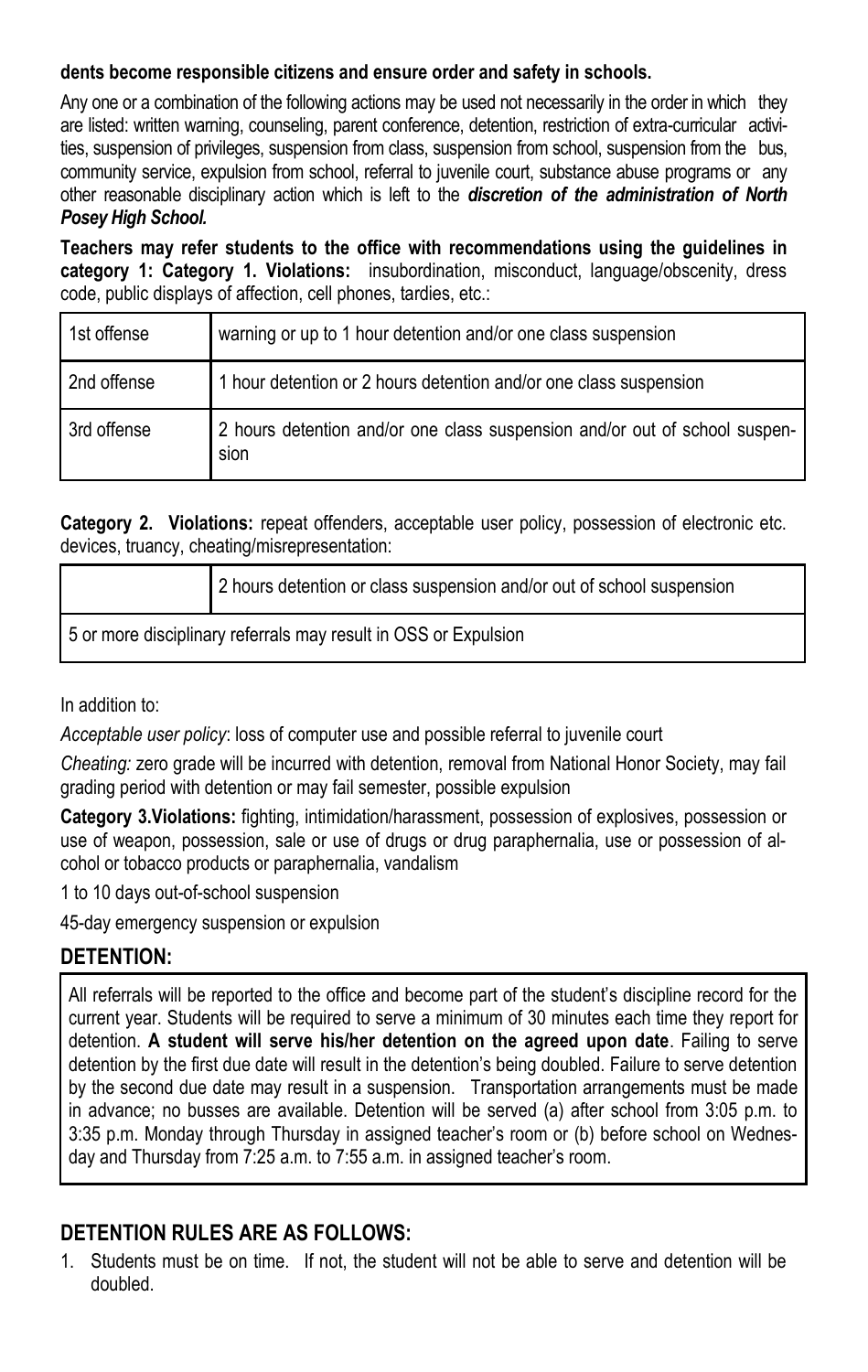- 2. Students must have something to work on. Homework, IR book, etc. If appropriate materials are not brought to detention, the student will not be allowed to serve and the detention will be doubled.
- 3. No talking. Students must stay quiet and work until the end of detention.
- 4. No sleeping. Sit upright and work for 30 minutes.
- 5. NO CELL PHONES or other electronic devices.

## **OUT-OF-CLASS SUSPENSION (O.C.S.):**

An area separate from normal student traffic is identified as the area for this placement. This area is equipped with study carrels and chairs for student use. Students removed from class will be placed in the area for the remainder of the period and/or removed from the specific class for one or more days. Student will bring work to do while in the OCS. No work may be made up for days missed.

## **OUT-OF-SCHOOL SUSPENSION (O.S.S.):**

The student will not attend school or any school functions (including practices) during the suspension. Students are responsible for making up ests, quizzes, homework, etc. The absences will not count toward the student's total of days allowable under the school's attendance policy. Students who violate this rule will suffer additional consequences. Athletes are subject to Athletic Code of Conduct. Depending on the charters of the various student organizations (Student Council, National Honor Society, etc.), a student may lose his/her position or membership in that organization because of O.S.S. on the second out-of-school suspension a letter notifying the Board of Motor vehicles will be sent.

## MSD NORTH POSEY COUNTY

## **ACCEPTABLE USE POLICY**

Access to the Internet and the Corporation's Technology Services (Technology Services include, but are not limited to computers, local network services, telephone services and the Internet) enables students and staff access to a vast wealth of information that is made possible by the District's existing network and the State's Internet connection. These services are made available to all staff members who have a signed copy of this form on file with the Corporation Office and all students who have a signed parental permission form on file with the school office. Students who do NOT have a form on file with the office, are granted basic computer access for classroom purposes only and not given access to any resources outside of the Corporation, such as the Internet. Staff users must have a form on file at Central Office before computer access is granted. Access to technology services is a privilege, not a right and may be revoked at any time for abusive conduct or violation of policies that are set forth in this Acceptable Use Policy, herein referred to as the AUP. This agreement will remain in effect until the user is no longer employed or enrolled in the District. The corporation will periodically make determinations on whether specific uses of technology access are consistent with the AUP. Changes / additions to the AUP may be made as needed without notice to users but only changed as approved by the Board of Education.

The Corporation recognizes its responsibility to educate students regarding appropriate behavior on social networking and chat room sites about cyberbullying. Therefore, students shall be provided instruction about appropriate online behavior, including interacting with other individuals on social networking sites and in chat rooms and cyberbullying awareness and response. The Superintendent or designee shall provide age-appropriate instruction regarding safe and appropriate behavior on social networking sites, chat rooms, and other Internet services. Such instruction shall include, but not be limited to, the dangers of posting personal information online, misrepresentation by online predators, how to report inappropriate or offensive content or threats, behaviors that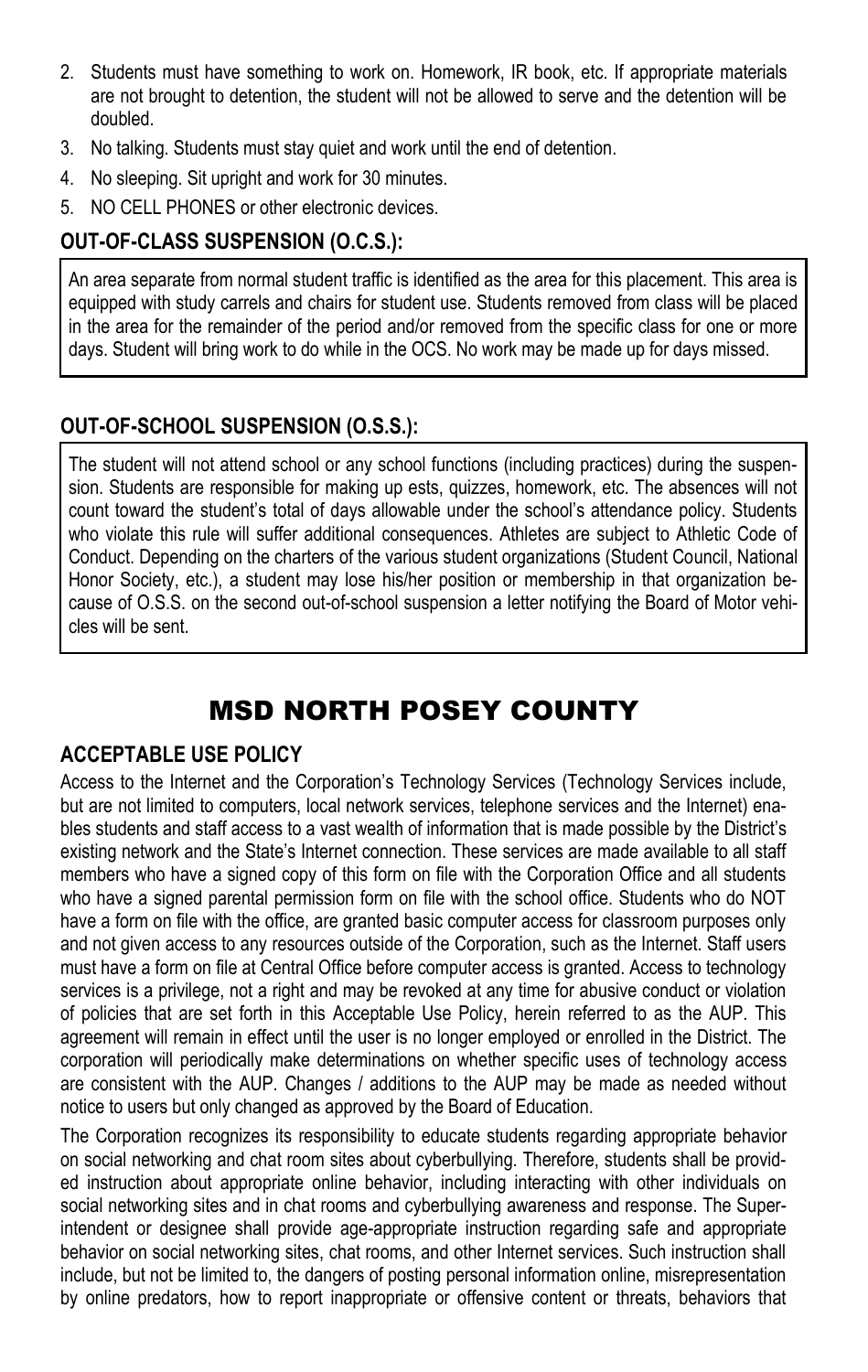constitute cyberbullying, and how to respond when subjected to cyberbullying.

In exchange for use of the District's Technology Resources, I understand and agree to the following:

- I. All computers, telephone systems, electronic mail services, and voice mail systems are the District's property. Users of technology resources **should not** expect that files stored on the District's computer network will remain private. Electronic messages (E-Mail), voice mail files, data transmitted via Wi-Fi and files stored on the network may be treated as public domain information. Administrators and faculty may review files and messages to maintain system security and ensure that Acceptable Use Policies are being followed. Review of such information may be done by the District with or without the user's knowledge. Files/Messages relating to illegal activities may be reported to authorities.
- II. Users are expected to abide by the generally accepted rules of network etiquette. These may include (but are not limited to) the following:
	- Be Polite do not use abusive language in any messages to others (including email)
	- Do not reveal any personal information, such as your personal address or phone number(s) or Those of any other staff member or students.
	- E-Mail is not guaranteed to be private. People who operate the system, as well as the Superintendents, have access to all mail. Any messages relating to or in support of illegal activities may be reported to law enforcement. The Corporation will cooperate with any subpoena presented by law enforcement authorities.
	- Messages and internet activity can be traced to you. Once a message has been sent, it cannot be recalled. Avoid sending messages when you are angry or upset.
- III. The Corporation reserves all rights to any material stored in files or messages which are generally accessible to others and will take disciplinary action regarding any material to which the Corporation, at its sole discretion, believes may be unlawful, obscene, pornographic, abusive, or otherwise objectionable. The Corporation reserves the right to filter such content as deemed necessary; however, the Corporation makes no assurance that 100% of such content is filtered. A user may will not use his/her computer to obtain, view, download, or gain access to distribute or transmit filtered materials.
- IV. Abusive conduct or system misuse will not be tolerated and is cause for revocation of the user's access and / or other disciplinary measures. Abusive behavior and / or system misuse includes, but is not limited to:
	- Intentionally sending or displaying offensive messages or pictures, including pornography
	- Using obscene language or harassing, insulting, or attacking other users
	- Damaging any computer, computer peripheral (mouse, keyboard, etc), or networking equipment
	- Violating copyright laws
	- Using others' password or sharing your password with another user
	- Trespassing in others' folders, work area, home directory (U Drive), or files
	- Intentionally wasting limited resources such as gaming sites or social networking sites (Facebook, Snapchat, etc)
	- Purchase of any goods or services through online sources
	- Intentionally attempting to bypass network and/or computer security, including through use of open or anonymous proxies
	- Opening computer hardware or attempting to gain access to the computer hardware
	- Modifying the operating system or installing non-licensed or unauthorized software
	- Attempting to gain Administrator access on any workstation or server
	- Attempting to copy Corporation licensed software onto floppy disks, CD-ROMs,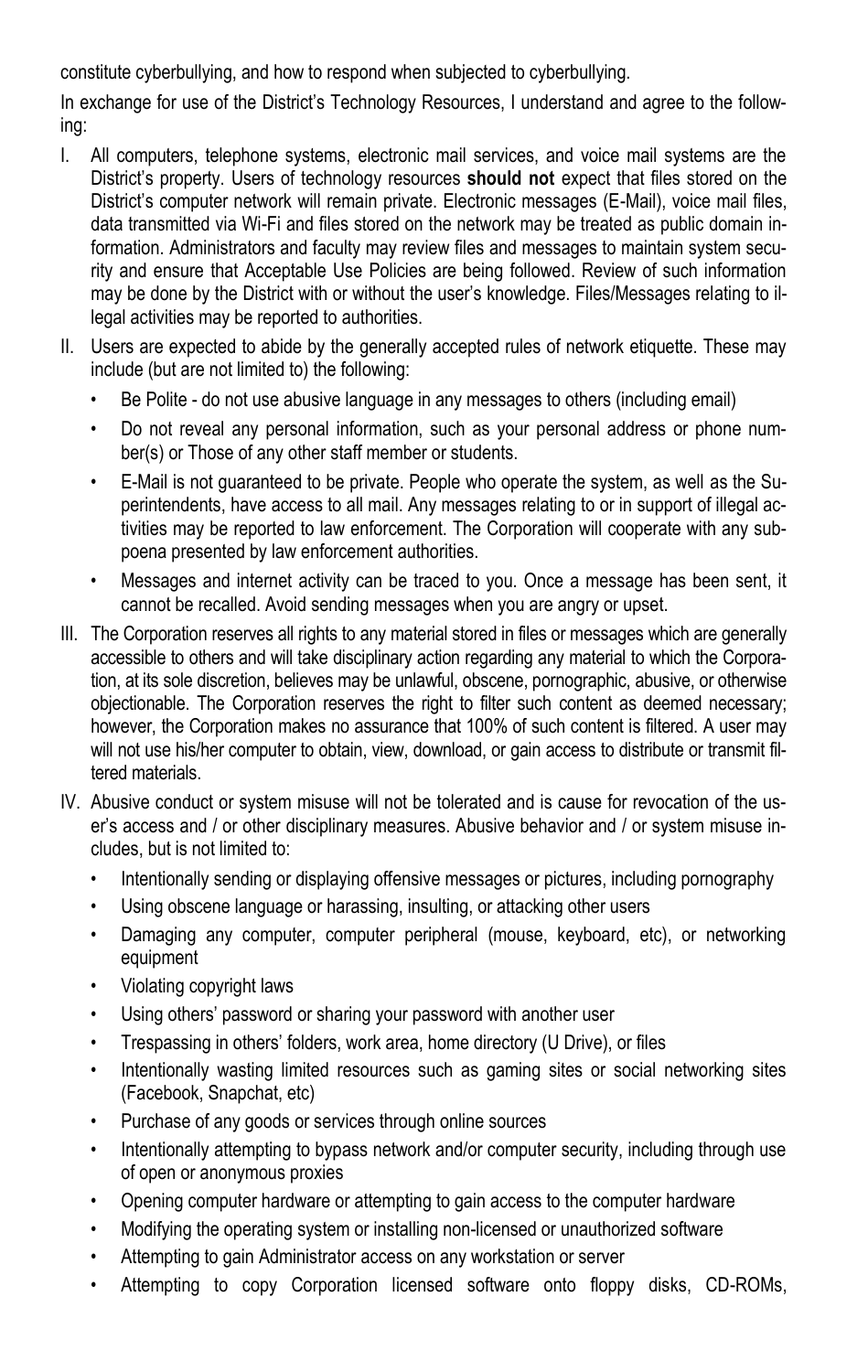DVD-ROMs, BD-ROMs, flash memory cards, hard drives, ISO images, ghost images or any other form of removable media

- Employing the network for commercial purposes
- Employing peer-to-peer measures of any kind
- Use of any personal or 'free' email services such as Hotmail, G-Mail, Yahoo Mail, etc
- Installing unauthorized software or software which has not been approved by the District Technology Coordinator
- Using the Internet / Network to engage in 'hacking' or other illegal/unlawful activities
- V. Technology access is intended for the exclusive use by the Corporation's registered users. The user is responsible for the use of his/her password. Any problems which arise from the use of a user's account are the responsibility of the user. Use of an account by someone, other than the registered user, is forbidden and is cause for AUP revocation. Any staff user who feels their password has been compromised or any user who wishes to change his/her password should notify the District Technology Coordinator immediately. Student users may request password changes from the building office. Student password changes will be assigned by the technology department. **Staff Users should under No circumstances share any password with anybody other than the technology department, including building principals, substitute teachers, or another teacher within the corporation. - Student users may only share their password with their classroom teacher and to office personnel for verification purposes.**
- VI. The corporation does not warrant that the technology services will meet any specified requirements that the user may have or that service will be error free or uninterrupted; nor shall it be liable for any direct, indirect, incidental, or consequential damages, including lost data or time. Staff members need to have back-up plans in or contingency procedures in place for times when the Internet and or District's computers/network may not be accessible. Staff members should also take back-up measures, such as saving to removable disks or network resources (U Drive), to any local files on their hard drives they wish to protect.
- VII. The user may not transfer files to/from information services, electronic bulletin boards, message forums, etc. The user will be liable to pay any cost or fee for any services that were accessed, whether intentionally or inadvertently.
- VIII.The Corporation reserves the right to log usage of all network services as well as monitor file server space utilization. The Corporation reserves the right to remove a user or restrict space available to prevent outages or overuse by select users.
- IX. Any software that any building, department, or user wishes to obtain for use on any Corporation technology resource, either by purchase, grant, or download, must be approved by the District Technology Coordinator. Requests should be submitted by email or in writing. Users may not copy software on and District computer and may not bring in software from outside sources for use on District equipment without approval from the District Technology Coordinator.
- X. Non-Corporation or personal computers and equipment, including desktops, laptops, printers, PDAs, WAPs, etc. are NOT allowed on the network under any circumstances. Any foreign device detected on the network will be removed immediately and reported to the Superintendent and/or Board of Education.
- XI. All wireless networks established by the District are subject to the AUP. Non-Corporation devices may access the wireless network established as "Guest Access" at the approval of the Technology Department or the building principal or other administrator. Building principals will receive required access keys for handout as needed. The Technology Department cannot support non-District items on the guest network nor is the District responsible for devices that cannot connect or for any malware the guest user may download or install.

## **ALL USERS (STUDENTS):**

In consideration for the privileges of using and gaining access to the Corporation's Technology